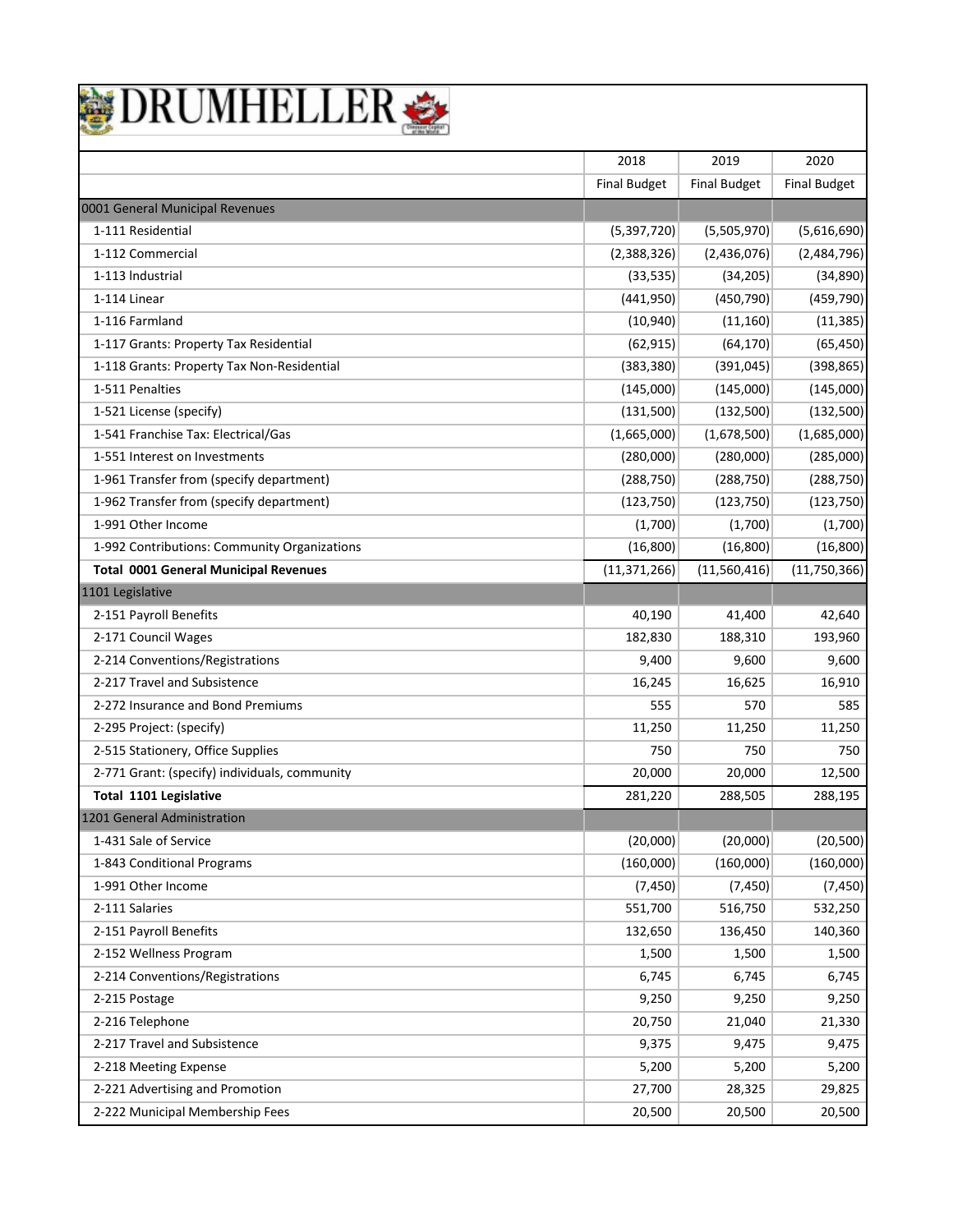

|                                           | 2018                | 2019                | 2020                |
|-------------------------------------------|---------------------|---------------------|---------------------|
|                                           | <b>Final Budget</b> | <b>Final Budget</b> | <b>Final Budget</b> |
| 2-223 Printing and Binding                | 12,000              | 12,250              | 12,500              |
| 2-231 Accounting and Audit                | 27,500              | 28,250              | 28,250              |
| 2-232 Assessors                           | 112,700             | 116,725             | 117,050             |
| 2-234 Education                           | 6,000               | 6,000               | 6,000               |
| 2-237 Legal and Collection                | 25,000              | 25,000              | 25,000              |
| 2-238 Medical                             | 4,500               | 4,600               | 4,750               |
| 2-239 Other Professional                  | 31,700              | 157,500             | 23,200              |
| 2-252 Repairs: Equipment                  | 1,400               | 1,400               | 1,400               |
| 2-262 Rental/Lease: Equipment/Furnishings | 4,260               | 4,260               | 4,260               |
| 2-272 Insurance and Bond Premiums         | 4,405               | 4,540               | 4,675               |
| 2-291 Other General Services              | 14,295              | 14,500              | 14,500              |
| 2-295 Project: (specify)                  | 10,000              |                     |                     |
| 2-515 Stationery, Office Supplies         | 25,000              | 25,500              | 26,000              |
| 2-519 Other General Supplies              | 2,500               | 2,500               | 2,500               |
| 2-812 Penalties, Interest, Overdraft      | 11,350              | 11,500              | 11,500              |
| 2-911 Rebates                             | 13,000              | 13,200              | 13,450              |
| 2-912 Discounts                           | 8,000               | 8,000               | 8,000               |
| 2-930 Amortization Expense                | 170,000             | 172,000             | 172,000             |
| 2-961 Transfer to (specify department)    | 5,000               | 5,000               | 5,000               |
| <b>Total 1201 General Administration</b>  | 1,086,530           | 1,180,510           | 1,068,520           |
| 1202 Town Hall                            |                     |                     |                     |
| 2-111 Salaries                            | 16,780              | 17,280              | 17,800              |
| 2-151 Payroll Benefits                    | 4,030               | 4,160               | 4,280               |
| 2-152 Wellness Program                    | 75                  | 75                  | 75                  |
| 2-216 Telephone                           | 2,500               | 2,550               | 2,600               |
| 2-241 Janitorial Services                 | 36,330              | 36,330              | 36,330              |
| 2-251 Repairs: Buildings                  | 18,700              | 11,100              | 11,100              |
| 2-252 Repairs: Equipment                  | 1,500               | 3,500               | 1,650               |
| 2-253 Repairs: Other                      | 6,500               | 6,600               | 6,750               |
| 2-272 Insurance and Bond Premiums         | 5,550               | 5,720               | 5,890               |
| 2-291 Other General Services              | 10,325              | 10,650              | 10,950              |
| 2-511 Safety Materials, Clothing & Shoes  | 525                 | 525                 | 525                 |
| 2-518 Janitorial Supplies                 | 500                 | 500                 | 525                 |
| 2-519 Other General Supplies              | 1,000               | 1,000               | 1,000               |
| 2-521 Fuel Oil Grease                     | 1,000               | 1,050               | 1,100               |
| 2-531 Chemicals and Salts                 | 1,000               | 1,000               | 1,000               |
| 2-541 Utilities: Electricity              | 28,030              | 27,965              | 28,415              |
| 2-542 Utilities: Gas                      | 14,080              | 14,300              | 14,525              |
| 2-543 Utilities: Water and Sewer          | 1,550               | 1,625               | 1,705               |
| Total 1202 Town Hall                      | 149,975             | 145,930             | 146,220             |
| 1203 Computer Services                    |                     |                     |                     |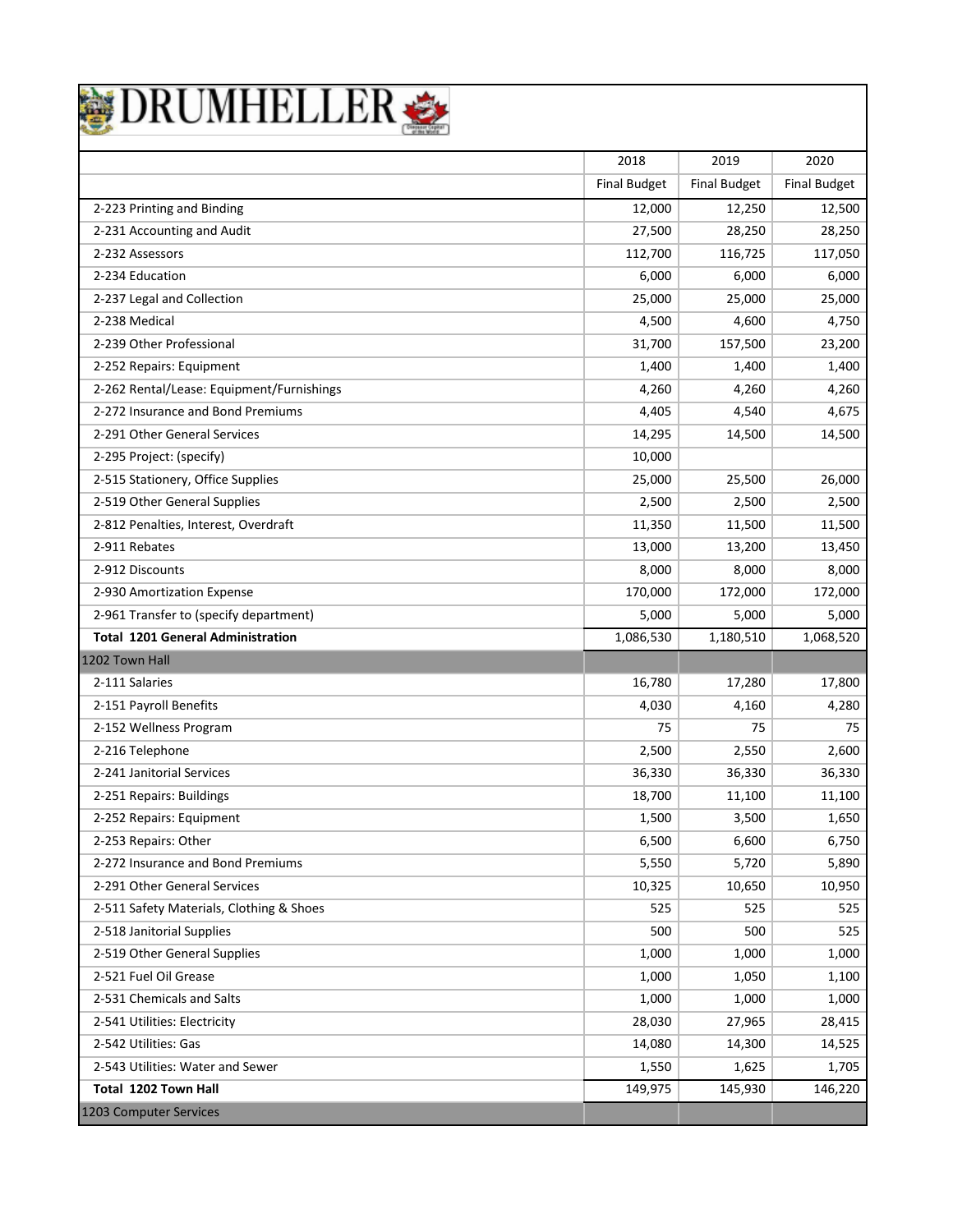

| 2019<br>2020<br>2018<br><b>Final Budget</b><br><b>Final Budget</b><br><b>Final Budget</b><br>1-961 Transfer from (specify department)<br>(1,200)<br>(1,200)<br>(1,200)<br>1-963 Transfer from (specify department)<br>(8,000)<br>(8,000)<br>(8,000)<br>1-964 Transfer from (specify department)<br>(8,000)<br>(8,000)<br>(8,000)<br>2-226 Internet<br>30,320<br>30,595<br>31,320 |
|----------------------------------------------------------------------------------------------------------------------------------------------------------------------------------------------------------------------------------------------------------------------------------------------------------------------------------------------------------------------------------|
|                                                                                                                                                                                                                                                                                                                                                                                  |
|                                                                                                                                                                                                                                                                                                                                                                                  |
|                                                                                                                                                                                                                                                                                                                                                                                  |
|                                                                                                                                                                                                                                                                                                                                                                                  |
|                                                                                                                                                                                                                                                                                                                                                                                  |
|                                                                                                                                                                                                                                                                                                                                                                                  |
| 2-227 Software and Upgrades<br>85,710<br>81,975<br>84,310                                                                                                                                                                                                                                                                                                                        |
| 2-234 Education<br>10,000<br>7,500<br>7,500                                                                                                                                                                                                                                                                                                                                      |
| 11,350<br>11,700<br>2-252 Repairs: Equipment<br>11,450                                                                                                                                                                                                                                                                                                                           |
| 2-275 Software Support/Upgrades<br>107,695<br>109,595<br>107,620                                                                                                                                                                                                                                                                                                                 |
| 2-515 Stationery, Office Supplies<br>2,500<br>2,500<br>2,500                                                                                                                                                                                                                                                                                                                     |
| 2-519 Other General Supplies<br>20,800<br>12,500<br>12,000                                                                                                                                                                                                                                                                                                                       |
| <b>Total 1203 Computer Services</b><br>249,340<br>238,775<br>241,725                                                                                                                                                                                                                                                                                                             |
| 2101 Police Services                                                                                                                                                                                                                                                                                                                                                             |
| 1-432 Sale of Information<br>(11, 300)<br>(11, 300)<br>(11, 300)                                                                                                                                                                                                                                                                                                                 |
| 1-531 Fines: Own<br>(150,000)<br>(152,000)<br>(152,000)                                                                                                                                                                                                                                                                                                                          |
| 1-843 Conditional Programs<br>(364, 232)<br>(364, 232)<br>(364, 232)                                                                                                                                                                                                                                                                                                             |
| 1-961 Transfer from (specify department)<br>(5,000)<br>(5,000)<br>(5,000)                                                                                                                                                                                                                                                                                                        |
| 1-962 Transfer from (specify department)<br>(6,000)<br>(6,000)<br>(6,000)                                                                                                                                                                                                                                                                                                        |
| 1-963 Transfer from (specify department)<br>(17,000)<br>(17,000)<br>(17,000)                                                                                                                                                                                                                                                                                                     |
| 1-964 Transfer from (specify department)<br>(1,200)<br>(1,200)<br>(1,200)                                                                                                                                                                                                                                                                                                        |
| 1-965 Transfer from (specify department)<br>(800)<br>(800)<br>(800)                                                                                                                                                                                                                                                                                                              |
| 1-966 Transfer from (specify department)<br>(4,000)<br>(4,000)<br>(4,000)                                                                                                                                                                                                                                                                                                        |
| 2-111 Salaries<br>274,730<br>282,970<br>291,460                                                                                                                                                                                                                                                                                                                                  |
| 2-151 Payroll Benefits<br>79,390<br>84,230<br>81,770                                                                                                                                                                                                                                                                                                                             |
| 2-152 Wellness Program<br>1,000<br>1,000<br>1,000                                                                                                                                                                                                                                                                                                                                |
| 2-212 Communication System<br>200<br>200<br>200                                                                                                                                                                                                                                                                                                                                  |
| 2-215 Postage<br>150<br>150<br>150                                                                                                                                                                                                                                                                                                                                               |
| 2-216 Telephone<br>3,950<br>4,060<br>4,170                                                                                                                                                                                                                                                                                                                                       |
| 2-217 Travel and Subsistence<br>1,500<br>1,500<br>1,500                                                                                                                                                                                                                                                                                                                          |
| 2-222 Municipal Membership Fees<br>100<br>120<br>125                                                                                                                                                                                                                                                                                                                             |
| 2-234 Education<br>2,500<br>2,500<br>2,500                                                                                                                                                                                                                                                                                                                                       |
| 2-239 Other Professional<br>4,400<br>4,400<br>4,400                                                                                                                                                                                                                                                                                                                              |
| 4,400<br>2-252 Repairs: Equipment<br>3,900<br>3,900                                                                                                                                                                                                                                                                                                                              |
| 2-272 Insurance and Bond Premiums<br>4,965<br>4,680<br>4,820                                                                                                                                                                                                                                                                                                                     |
| 2-275 Software Support/Upgrades<br>2,350<br>2,400<br>2,450                                                                                                                                                                                                                                                                                                                       |
| 2-291 Other General Services<br>200<br>225<br>200                                                                                                                                                                                                                                                                                                                                |
| 2-333 Police Services<br>1,476,885<br>1,445,380<br>1,434,100                                                                                                                                                                                                                                                                                                                     |
| 2-511 Safety Materials, Clothing & Shoes<br>2,250<br>2,250<br>2,250                                                                                                                                                                                                                                                                                                              |
| 2-515 Stationery, Office Supplies<br>1,600<br>1,600<br>1,800                                                                                                                                                                                                                                                                                                                     |
| 2-519 Other General Supplies<br>500<br>500<br>9,000                                                                                                                                                                                                                                                                                                                              |
| 2-521 Fuel Oil Grease<br>8,000<br>8,500<br>8,250                                                                                                                                                                                                                                                                                                                                 |
| 2-771 Grant: (specify) individuals, community<br>9,000                                                                                                                                                                                                                                                                                                                           |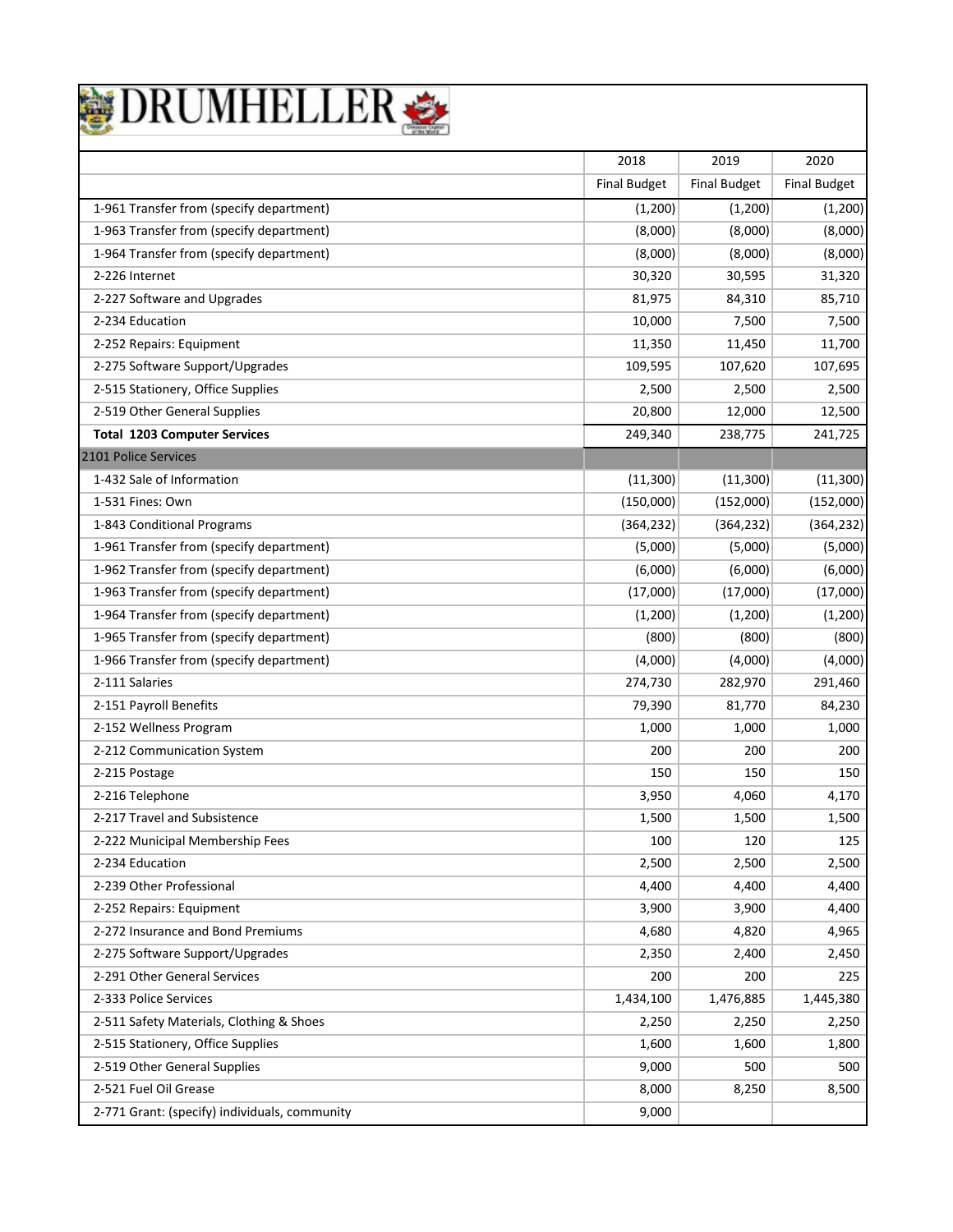|  | DRUMHELLER |  |  |
|--|------------|--|--|
|  |            |  |  |

|                                                       | 2018                | 2019                | 2020                |
|-------------------------------------------------------|---------------------|---------------------|---------------------|
|                                                       | <b>Final Budget</b> | <b>Final Budget</b> | <b>Final Budget</b> |
| 2-930 Amortization Expense                            | 38,365              | 38,365              | 38,365              |
| <b>Total 2101 Police Services</b>                     | 1,321,833           | 1,356,308           | 1,337,038           |
| 2301 Fire Protection                                  |                     |                     |                     |
| 1-351 (specify) [fire, road, utility, etc]            | (12,000)            | (12,000)            | (12,000)            |
| 1-431 Sale of Service                                 | (25,500)            | (27,000)            | (27,000)            |
| 1-461 Fire                                            | (500)               | (500)               | (500)               |
| 2-111 Salaries                                        | 163,020             | 167,910             | 172,950             |
| 2-151 Payroll Benefits                                | 22,860              | 23,550              | 24,250              |
| 2-212 Communication System                            | 14,500              | 14,540              | 14,575              |
| 2-216 Telephone                                       | 9,640               | 9,750               | 9,860               |
| 2-217 Travel and Subsistence                          | 2,500               | 2,500               | 2,750               |
| 2-222 Municipal Membership Fees                       | 3,255               | 3,295               | 3,295               |
| 2-234 Education                                       | 5,825               | 5,925               | 6,025               |
| 2-241 Janitorial Services                             | 3,600               | 4,200               | 4,200               |
| 2-249 Contracted Service (Specify)                    | 19,770              | 20,275              | 20,800              |
| 2-251 Repairs: Buildings                              | 12,000              | 12,200              | 4,200               |
| 2-252 Repairs: Equipment                              | 15,000              | 21,000              | 21,000              |
| 2-253 Repairs: Other                                  | 11,250              | 2,250               | 2,250               |
| 2-272 Insurance and Bond Premiums                     | 21,650              | 22,300              | 22,970              |
| 2-291 Other General Services                          | 8,750               | 11,080              | 11,080              |
| 2-511 Safety Materials, Clothing & Shoes              | 12,000              | 12,000              | 12,000              |
| 2-518 Janitorial Supplies                             | 500                 | 500                 | 500                 |
| 2-519 Other General Supplies                          | 5,250               | 5,250               | 5,250               |
| 2-521 Fuel Oil Grease                                 | 7,000               | 7,100               | 7,200               |
| 2-524 Consumable, Small Tools                         | 350                 | 350                 | 350                 |
| 2-541 Utilities: Electricity                          | 14,630              | 14,695              | 14,975              |
| 2-542 Utilities: Gas                                  | 9,945               | 10,095              | 10,250              |
| 2-543 Utilities: Water and Sewer                      | 500                 | 520                 | 545                 |
| 2-930 Amortization Expense                            | 73,250              | 73,250              | 100,000             |
| <b>Total 2301 Fire Protection</b>                     | 399,045             | 405,035             | 431,775             |
| 2401 Disaster Services - Risk Management              |                     |                     |                     |
| 1-843 Conditional Programs                            | (40,000)            |                     |                     |
| 2-111 Salaries                                        | 47,790              | 49,220              | 50,700              |
| 2-151 Payroll Benefits                                | 6,690               | 6,890               | 7,090               |
| 2-217 Travel and Subsistence                          | 2,075               | 2,075               | 2,075               |
| 2-234 Education                                       | 7,700               | 7,700               | 7,700               |
| 2-239 Other Professional                              | 43,000              | 3,000               | 3,000               |
| 2-519 Other General Supplies                          | 4,150               | 4,150               | 4,175               |
| <b>Total 2401 Disaster Services - Risk Management</b> | 71,405              | 73,035              | 74,740              |
| 2601 Safety Codes - Drumheller                        |                     |                     |                     |
| 1-521 License (specify)                               | (6,000)             | (6, 200)            | (6, 350)            |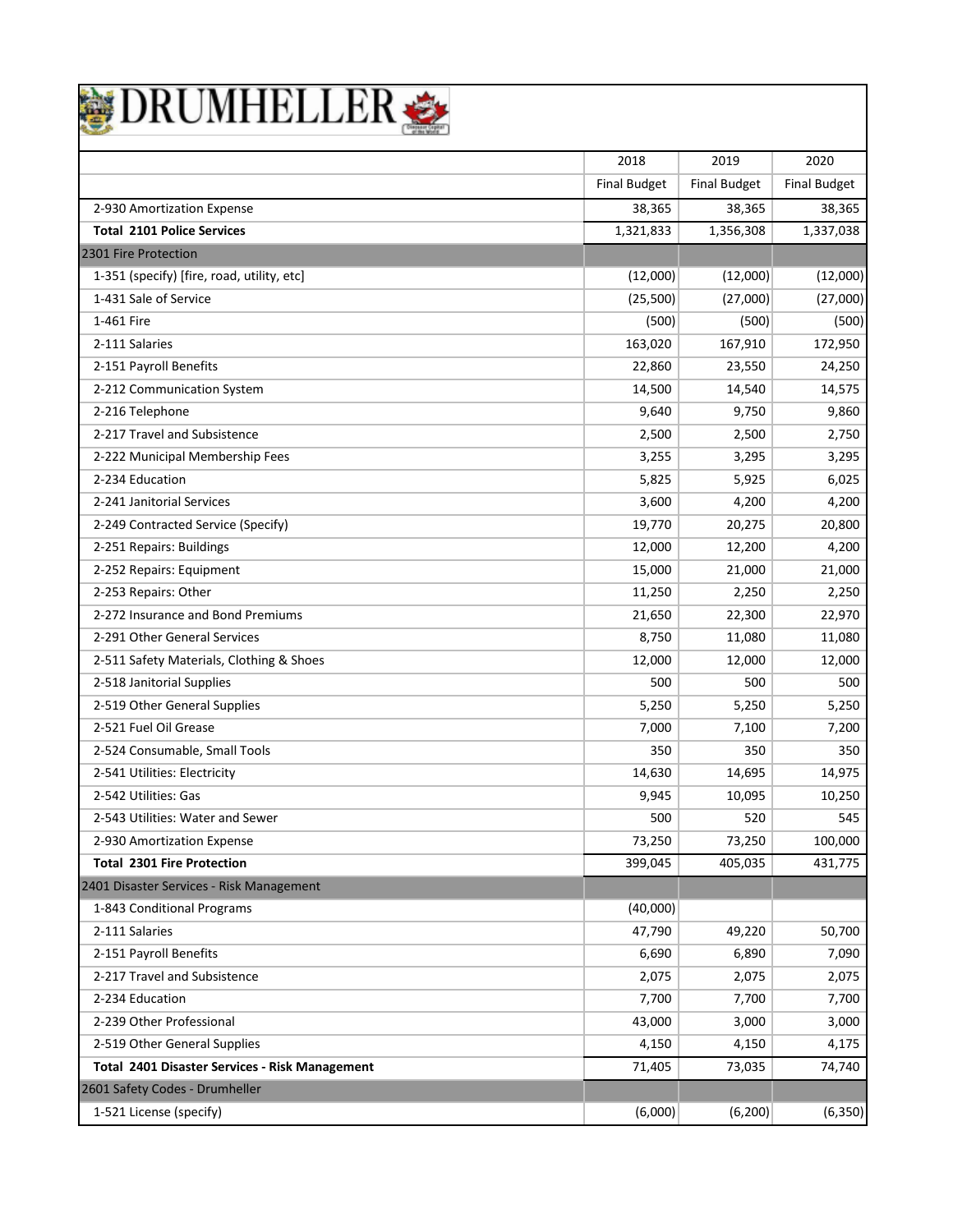

|                                        | 2018                | 2019                | 2020                |
|----------------------------------------|---------------------|---------------------|---------------------|
|                                        | <b>Final Budget</b> | <b>Final Budget</b> | <b>Final Budget</b> |
| 1-522 Permits (specify)                | (17, 850)           | (18,500)            | (18, 800)           |
| 1-525 Permits (specify)                | (52, 500)           | (55,000)            | (56, 375)           |
| 1-526 Permits (specify)                | (4,500)             | (5,000)             | (5,000)             |
| 2-111 Salaries                         | 25,330              | 26,090              | 26,870              |
| 2-151 Payroll Benefits                 | 5,910               | 6,090               | 6,270               |
| 2-152 Wellness Program                 | 180                 | 180                 | 180                 |
| 2-215 Postage                          | 150                 | 150                 | 150                 |
| 2-216 Telephone                        | 580                 | 590                 | 600                 |
| 2-217 Travel and Subsistence           | 300                 | 300                 | 300                 |
| 2-234 Education                        | 1,000               | 1,000               | 1,000               |
| 2-239 Other Professional               | 56,595              | 59,290              | 60,570              |
| 2-291 Other General Services           | 200                 | 200                 | 200                 |
| 2-295 Project: (specify)               | 3,800               | 3,800               | 3,800               |
| 2-930 Amortization Expense             | 1,400               | 1,400               | 1,400               |
| Total 2601 Safety Codes - Drumheller   | 14,595              | 14,390              | 14,815              |
| 2602 Safety Codes - Palliser           |                     |                     |                     |
| 1-431 Sale of Service                  | (68, 875)           | (69,900)            | (70, 950)           |
| 2-111 Salaries                         | 60,670              | 62,490              | 64,360              |
| 2-151 Payroll Benefits                 | 16,230              | 16,720              | 17,220              |
| 2-152 Wellness Program                 | 500                 | 500                 | 500                 |
| 2-214 Conventions/Registrations        | 250                 | 250                 | 250                 |
| 2-215 Postage                          | 540                 | 540                 | 540                 |
| 2-216 Telephone                        | 1,675               | 1,700               | 1,725               |
| 2-217 Travel and Subsistence           | 500                 | 500                 | 500                 |
| 2-234 Education                        | 275                 | 275                 | 275                 |
| 2-291 Other General Services           | 500                 | 500                 | 500                 |
| 2-515 Stationery, Office Supplies      | 500                 | 500                 | 500                 |
| 2-961 Transfer to (specify department) | 1,200               | 1,200               | 1,200               |
| Total 2602 Safety Codes - Palliser     | 13,965              | 15,275              | 16,620              |
| 2603 Development Permits               |                     |                     |                     |
| 1-523 Permits (specify)                | (21,000)            | (21,000)            | (21,000)            |
| 1-524 Permits (specify)                | (3,250)             | (3,250)             | (3, 250)            |
| 2-111 Salaries                         | 65,330              | 67,290              | 69,310              |
| 2-151 Payroll Benefits                 | 14,170              | 14,600              | 15,040              |
| 2-152 Wellness Program                 | 450                 | 450                 | 450                 |
| 2-214 Conventions/Registrations        | 700                 | 725                 | 725                 |
| 2-216 Telephone                        | 725                 | 1,755               | 785                 |
| 2-217 Travel and Subsistence           | 1,000               | 1,000               | 1,000               |
| 2-218 Meeting Expense                  | 2,075               | 2,100               | 2,100               |
| 2-221 Advertising and Promotion        | 9,500               | 9,500               | 9,500               |
| 2-222 Municipal Membership Fees        | 425                 | 425                 | 425                 |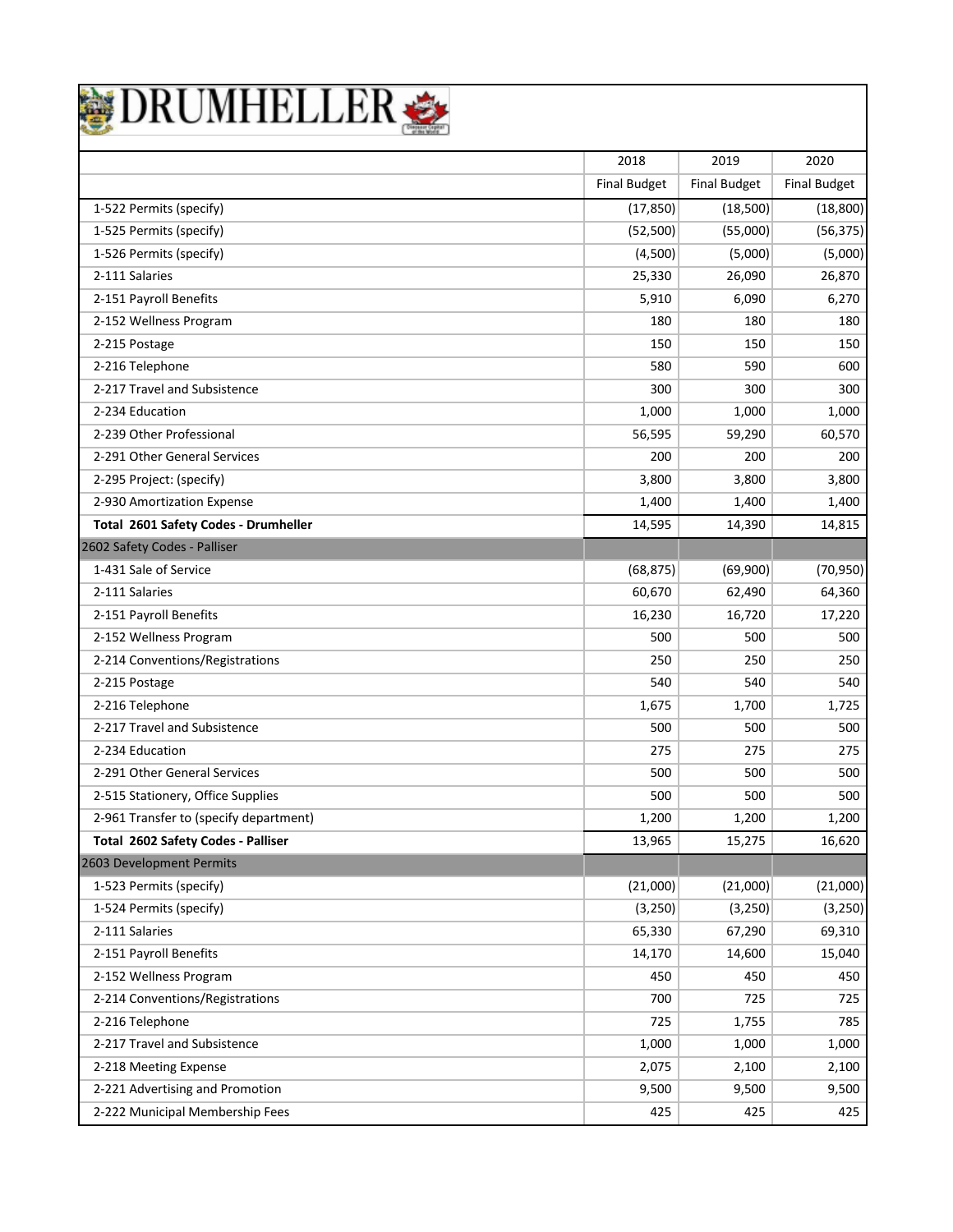|  | <b>DRUMHELLER</b> |  |
|--|-------------------|--|
|  |                   |  |

|                                          | 2018                | 2019                | 2020                |
|------------------------------------------|---------------------|---------------------|---------------------|
|                                          | <b>Final Budget</b> | <b>Final Budget</b> | <b>Final Budget</b> |
| 2-234 Education                          | 1,000               | 1,000               | 1,000               |
| 2-515 Stationery, Office Supplies        | 300                 | 300                 | 300                 |
| <b>Total 2603 Development Permits</b>    | 71,425              | 74,895              | 76,385              |
| 2610 Animal Control                      |                     |                     |                     |
| 1-521 License (specify)                  | (11, 225)           | (11, 225)           | (11, 250)           |
| 2-215 Postage                            | 450                 | 450                 | 450                 |
| 2-239 Other Professional                 | 4,000               | 4,000               | 4,000               |
| 2-291 Other General Services             | 3,000               | 3,000               | 3,000               |
| 2-519 Other General Supplies             | 1,000               | 1,000               | 1,000               |
| 2-961 Transfer to (specify department)   | 17,000              | 17,000              | 17,000              |
| <b>Total 2610 Animal Control</b>         | 14,225              | 14,225              | 14,200              |
| 2611 Weed Control                        |                     |                     |                     |
| 1-451 Custom Work                        | (10,000)            | (10,000)            | (10,000)            |
| 2-111 Salaries                           | 2,610               | 2,690               | 2,770               |
| 2-151 Payroll Benefits                   | 310                 | 320                 | 330                 |
| 2-215 Postage                            | 750                 | 750                 | 750                 |
| 2-234 Education                          | 500                 | 550                 | 550                 |
| 2-252 Repairs: Equipment                 | 500                 | 500                 | 500                 |
| 2-272 Insurance and Bond Premiums        | 1,820               | 1,870               | 1,925               |
| 2-291 Other General Services             | 36,300              | 38,300              | 38,300              |
| 2-511 Safety Materials, Clothing & Shoes | 300                 | 300                 | 300                 |
| 2-519 Other General Supplies             | 1,500               | 1,500               | 1,500               |
| 2-521 Fuel Oil Grease                    | 700                 | 750                 | 800                 |
| 2-961 Transfer to (specify department)   | 6,000               | 6,000               | 6,000               |
| <b>Total 2611 Weed Control</b>           | 41,290              | 43,530              | 43,725              |
| 2612 Mosquito Control                    |                     |                     |                     |
| 2-111 Salaries                           | 9,710               | 10,000              | 10,300              |
| 2-151 Payroll Benefits                   | 3,960               | 4,070               | 4,200               |
| 2-234 Education                          | 1,500               | 1,500               | 1,650               |
| 2-242 Contract: (specify)                | 25,000              | 40,000              | 40,000              |
| 2-252 Repairs: Equipment                 | 750                 | 750                 | 750                 |
| 2-291 Other General Services             | 1,300               | 1,300               | 1,300               |
| 2-511 Safety Materials, Clothing & Shoes | 250                 | 250                 | 250                 |
| 2-519 Other General Supplies             | 350                 | 400                 | 400                 |
| 2-531 Chemicals and Salts                | 25,000              | 35,000              | 25,000              |
| <b>Total 2612 Mosquito Control</b>       | 67,820              | 93,270              | 83,850              |
| 3101 Engineering Administration          |                     |                     |                     |
| 1-331 Sale to Provincincial Government   | (8,500)             | (8,500)             | (8,500)             |
| 2-111 Salaries                           | 267,250             | 275,270             | 283,530             |
| 2-151 Payroll Benefits                   | 66,290              | 68,280              | 70,320              |
| 2-152 Wellness Program                   | 1,000               | 1,000               | 1,000               |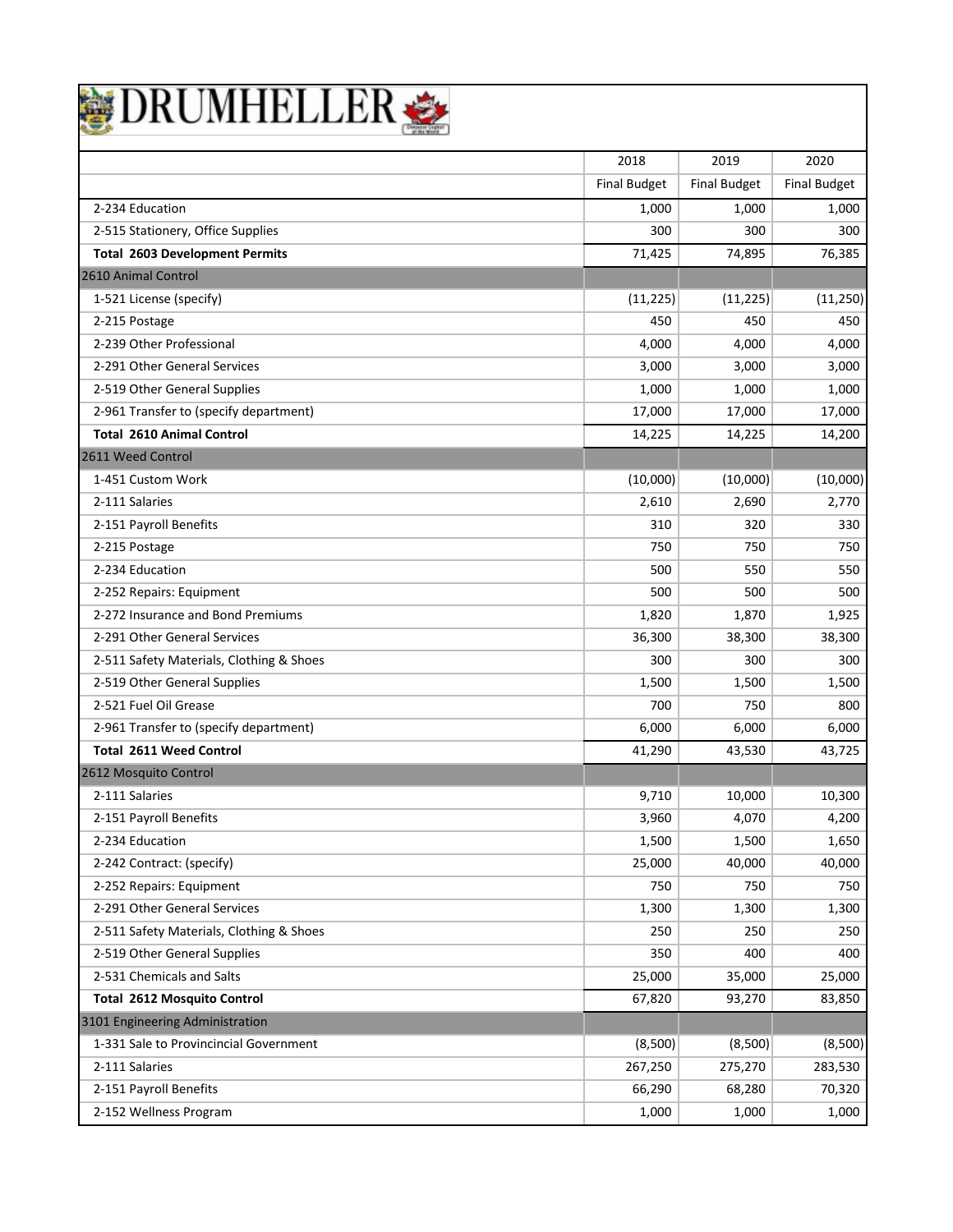|  | DRUMHELLER |  |  |
|--|------------|--|--|
|  |            |  |  |

|                                              | 2018                | 2019                | 2020                |
|----------------------------------------------|---------------------|---------------------|---------------------|
|                                              | <b>Final Budget</b> | <b>Final Budget</b> | <b>Final Budget</b> |
| 2-212 Communication System                   | 12,625              | 12,625              | 12,625              |
| 2-214 Conventions/Registrations              | 1,650               | 1,650               | 1,650               |
| 2-216 Telephone                              | 13,200              | 13,460              | 13,720              |
| 2-217 Travel and Subsistence                 | 750                 | 750                 | 750                 |
| 2-222 Municipal Membership Fees              | 1,225               | 1,225               | 1,225               |
| 2-239 Other Professional                     | 10,000              | 10,250              | 10,250              |
| 2-291 Other General Services                 | 2,000               | 2,000               | 2,000               |
| 2-515 Stationery, Office Supplies            | 400                 | 400                 | 400                 |
| 2-519 Other General Supplies                 | 150                 | 150                 | 150                 |
| 2-930 Amortization Expense                   | 215,000             | 215,000             | 215,000             |
| <b>Total 3101 Engineering Administration</b> | 583,040             | 593,560             | 604,120             |
| 3102 Workshop and Yards                      |                     |                     |                     |
| 1-451 Custom Work                            | (500)               | (500)               | (500)               |
| 2-111 Salaries                               | 118,130             | 121,730             | 125,440             |
| 2-151 Payroll Benefits                       | 19,840              | 20,450              | 21,070              |
| 2-152 Wellness Program                       | 500                 | 500                 | 500                 |
| 2-216 Telephone                              | 600                 | 620                 | 640                 |
| 2-234 Education                              | 1,500               | 1,500               | 1,500               |
| 2-241 Janitorial Services                    | 4,925               | 5,150               | 5,150               |
| 2-251 Repairs: Buildings                     | 5,050               | 8,050               | 8,050               |
| 2-252 Repairs: Equipment                     | 12,000              | 12,000              | 12,000              |
| 2-253 Repairs: Other                         | 3,350               | 3,350               | 3,350               |
| 2-254 Repairs: Structures                    | 7,100               | 2,100               | 2,100               |
| 2-272 Insurance and Bond Premiums            | 14,770              | 15,210              | 15,660              |
| 2-291 Other General Services                 | 10,000              | 10,510              | 10,805              |
| 2-511 Safety Materials, Clothing & Shoes     | 5,900               | 5,900               | 5,900               |
| 2-518 Janitorial Supplies                    | 1,500               | 1,500               | 1,500               |
| 2-519 Other General Supplies                 | 4,825               | 4,825               | 4,825               |
| 2-521 Fuel Oil Grease                        | 22,500              | 23,100              | 23,700              |
| 2-524 Consumable, Small Tools                | 6,000               | 6,000               | 6,000               |
| 2-541 Utilities: Electricity                 | 17,080              | 16,985              | 17,225              |
| 2-542 Utilities: Gas                         | 14,120              | 14,350              | 14,585              |
| 2-543 Utilities: Water and Sewer             | 4,500               | 4,700               | 4,925               |
| 2-961 Transfer to (specify department)       | 4,000               | 4,000               | 4,000               |
| Total 3102 Workshop and Yards                | 277,690             | 282,030             | 288,425             |
| 3202 Roads and Streets                       |                     |                     |                     |
| 1-451 Custom Work                            | (7,500)             | (7,500)             | (7,500)             |
| 2-111 Salaries                               | 313,470             | 322,870             | 332,560             |
| 2-151 Payroll Benefits                       | 70,840              | 72,960              | 75,150              |
| 2-152 Wellness Program                       | 500                 | 500                 | 500                 |
| 2-216 Telephone                              | 570                 | 590                 | 610                 |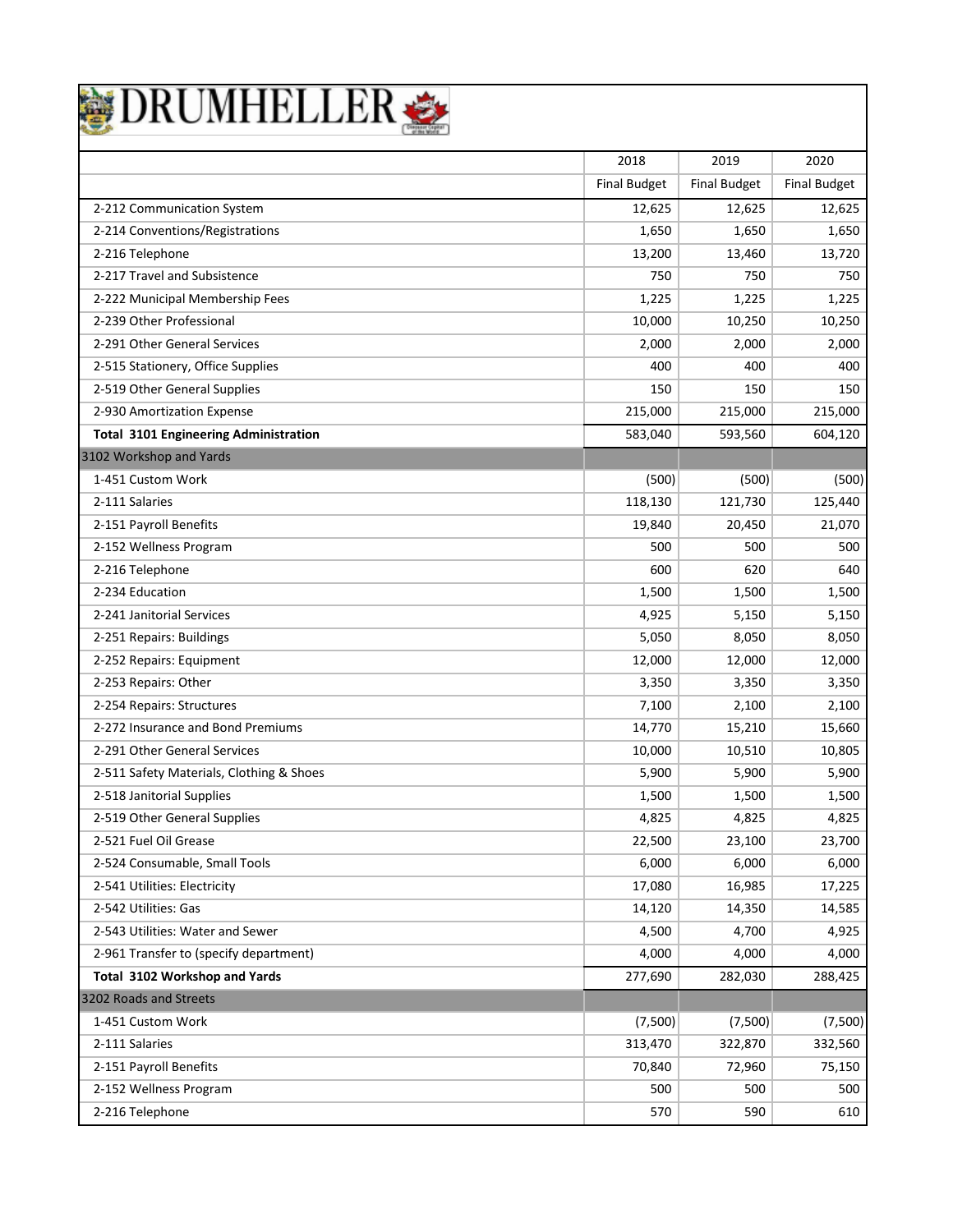|  | DRUMHELLER |  |  |
|--|------------|--|--|
|  |            |  |  |

|                                          | 2018                | 2019                | 2020                |
|------------------------------------------|---------------------|---------------------|---------------------|
|                                          | <b>Final Budget</b> | <b>Final Budget</b> | <b>Final Budget</b> |
| 2-242 Contract: (specify)                | 53,500              | 53,500              | 53,500              |
| 2-252 Repairs: Equipment                 | 77,500              | 77,500              | 77,500              |
| 2-254 Repairs: Structures                | 90,000              | 78,500              | 95,500              |
| 2-272 Insurance and Bond Premiums        | 22,420              | 23,090              | 23,780              |
| 2-291 Other General Services             | 4,400               | 4,400               | 4,400               |
| 2-511 Safety Materials, Clothing & Shoes | 2,000               | 2,000               | 2,100               |
| 2-519 Other General Supplies             | 6,700               | 6,700               | 6,700               |
| 2-521 Fuel Oil Grease                    | 46,000              | 47,000              | 48,000              |
| 2-531 Chemicals and Salts                | 16,000              | 16,000              | 16,000              |
| 2-535 Sand and Gravel                    | 62,000              | 62,000              | 62,000              |
| 2-930 Amortization Expense               | 368,627             | 528,627             | 558,627             |
| <b>Total 3202 Roads and Streets</b>      | 1,127,027           | 1,288,737           | 1,349,427           |
| 3203 Street Lighting                     |                     |                     |                     |
| 1-991 Other Income                       | (10,000)            | (10,000)            | (10,000)            |
| 2-111 Salaries                           | 11,110              | 11,440              | 11,780              |
| 2-151 Payroll Benefits                   | 440                 | 450                 | 470                 |
| 2-254 Repairs: Structures                | 7,000               | 7,000               | 7,000               |
| 2-291 Other General Services             | 1,600               | 1,600               | 1,600               |
| 2-519 Other General Supplies             | 300                 | 300                 | 300                 |
| 2-541 Utilities: Electricity             | 382,785             | 391,380             | 401,855             |
| <b>Total 3203 Street Lighting</b>        | 393,235             | 402,170             | 413,005             |
| 3204 Traffic Services                    |                     |                     |                     |
| 2-111 Salaries                           | 27,900              | 28,740              | 29,600              |
| 2-151 Payroll Benefits                   | 4,610               | 4,750               | 4,890               |
| 2-152 Wellness Program                   | 50                  | 50                  | 50                  |
| 2-252 Repairs: Equipment                 | 500                 | 525                 | 550                 |
| 2-254 Repairs: Structures                | 7,500               | 7,500               | 7,500               |
| 2-272 Insurance and Bond Premiums        | 230                 | 240                 | 250                 |
| 2-291 Other General Services             | 20,500              | 21,000              | 21,000              |
| 2-519 Other General Supplies             | 600                 | 600                 | 600                 |
| <b>Total 3204 Traffic Services</b>       | 61,890              | 63,405              | 64,440              |
| 3301 Airport                             |                     |                     |                     |
| 1-441 Sale of Utility                    | (39,000)            | (39,000)            | (39,000)            |
| 1-569 Rental: Other                      | (2, 100)            | (2, 100)            | (2, 100)            |
| 2-111 Salaries                           | 7,290               | 7,510               | 7,740               |
| 2-151 Payroll Benefits                   | 2,330               | 2,400               | 2,470               |
| 2-212 Communication System               | 175                 | 180                 | 180                 |
| 2-216 Telephone                          | 2,100               | 2,150               | 2,200               |
| 2-222 Municipal Membership Fees          | 250                 | 250                 | 250                 |
| 2-242 Contract: (specify)                | 5,000               | 5,000               | 5,000               |
| 2-251 Repairs: Buildings                 | 8,655               | 2,155               | 2,155               |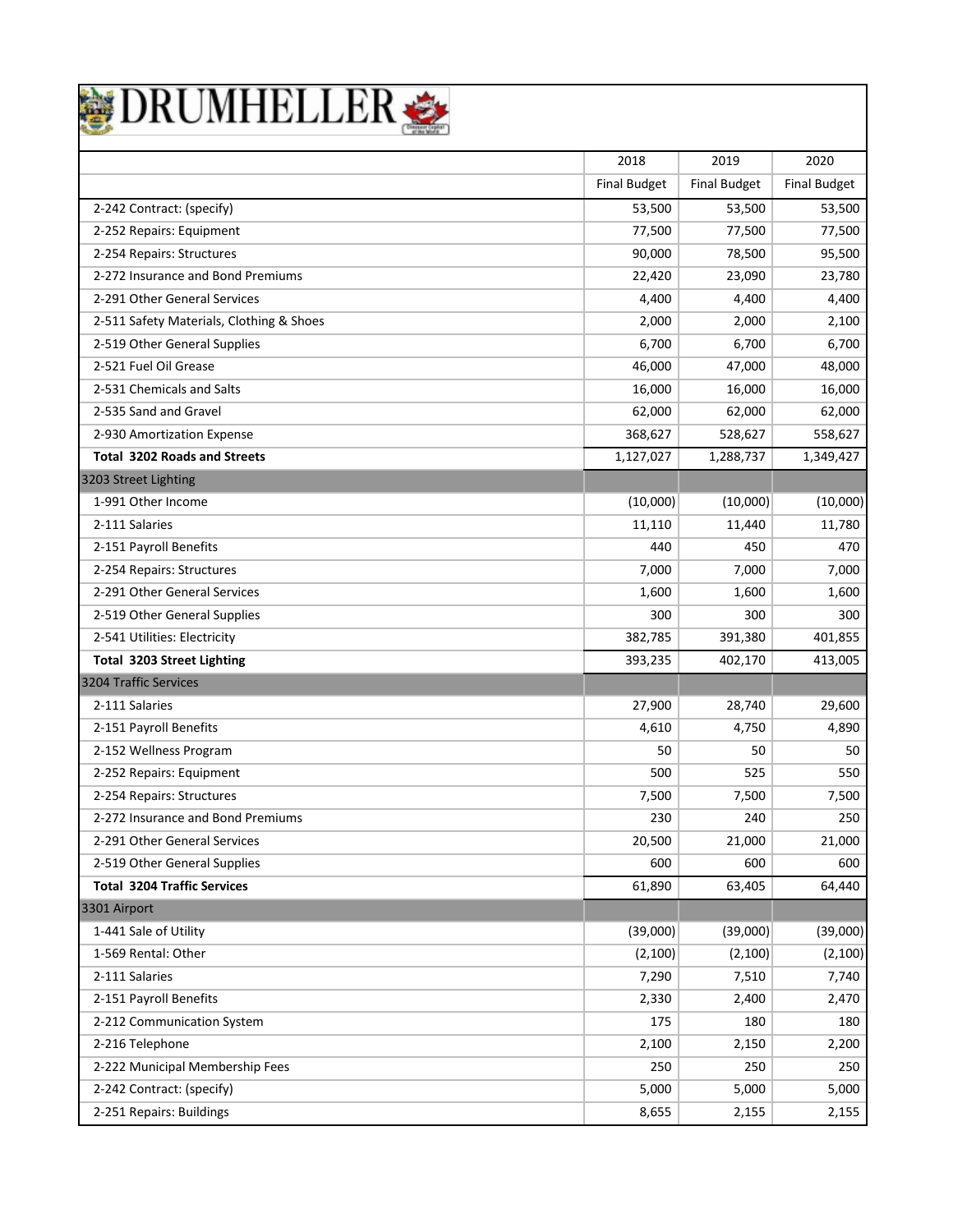| DRUMHELLER |
|------------|
|------------|

|                                       | 2018                | 2019                | 2020                |
|---------------------------------------|---------------------|---------------------|---------------------|
|                                       | <b>Final Budget</b> | <b>Final Budget</b> | <b>Final Budget</b> |
| 2-253 Repairs: Other                  | 1,500               | 1,500               | 1,500               |
| 2-254 Repairs: Structures             | 15,200              | 8,200               | 8,200               |
| 2-272 Insurance and Bond Premiums     | 10,330              | 10,640              | 10,960              |
| 2-291 Other General Services          | 14,880              | 15,345              | 15,810              |
| 2-512 Goods for Re-Sale               | 37,240              | 37,240              | 37,240              |
| 2-518 Janitorial Supplies             | 500                 | 500                 | 500                 |
| 2-535 Sand and Gravel                 | 300                 | 300                 | 300                 |
| 2-541 Utilities: Electricity          | 5,620               | 5,715               | 5,855               |
| 2-542 Utilities: Gas                  | 1,500               | 1,500               | 1,500               |
| 2-543 Utilities: Water and Sewer      | 250                 | 260                 | 275                 |
| 2-930 Amortization Expense            | 66,600              | 66,600              | 66,600              |
| Total 3301 Airport                    | 138,620             | 126,345             | 127,635             |
| 4301 Garbage Collection               |                     |                     |                     |
| 1-441 Sale of Utility                 | (90, 200)           | (90, 200)           | (90, 200)           |
| 2-111 Salaries                        | 23,620              | 24,330              | 25,060              |
| 2-151 Payroll Benefits                | 6,780               | 6,980               | 7,190               |
| 2-222 Municipal Membership Fees       | 168,100             | 168,100             | 168,100             |
| 2-239 Other Professional              | 208,900             | 213,900             | 213,900             |
| 2-252 Repairs: Equipment              | 4,400               | 4,400               | 4,400               |
| 2-521 Fuel Oil Grease                 | 2,000               | 2,000               | 2,000               |
| <b>Total 4301 Garbage Collection</b>  | 323,600             | 329,510             | 330,450             |
| 5101 FCSS Administration              |                     |                     |                     |
| 1-843 Conditional Programs            | (234,050)           | (234,050)           | (234,050)           |
| 2-111 Salaries                        | 82,620              | 85,100              | 87,650              |
| 2-151 Payroll Benefits                | 21,770              | 22,430              | 23,100              |
| 2-152 Wellness Program                | 1,000               | 1,000               | 1,000               |
| 2-214 Conventions/Registrations       | 1,215               | 1,215               | 1,215               |
| 2-216 Telephone                       | 2,500               | 1,530               | 2,560               |
| 2-217 Travel and Subsistence          | 3,000               | 3,000               | 3,000               |
| 2-221 Advertising and Promotion       | 850                 | 850                 | 850                 |
| 2-222 Municipal Membership Fees       | 800                 | 830                 | 860                 |
| 2-223 Printing and Binding            | 800                 | 800                 | 800                 |
| 2-231 Accounting and Audit            | 2,250               | 2,250               | 2,250               |
| 2-234 Education                       | 1,200               | 1,200               | 1,200               |
| 2-272 Insurance and Bond Premiums     | 4,680               | 4,760               | 4,840               |
| 2-291 Other General Services          | 1,000               | 1,000               | 1,000               |
| 2-515 Stationery, Office Supplies     | 800                 | 800                 | 800                 |
| 2-519 Other General Supplies          | 820                 | 820                 | 820                 |
| <b>Total 5101 FCSS Administration</b> | (108, 745)          | (106, 465)          | (102, 105)          |
| 5103 Seniors Services                 |                     |                     |                     |
| 2-111 Salaries                        | 58,800              | 60,560              | 62,370              |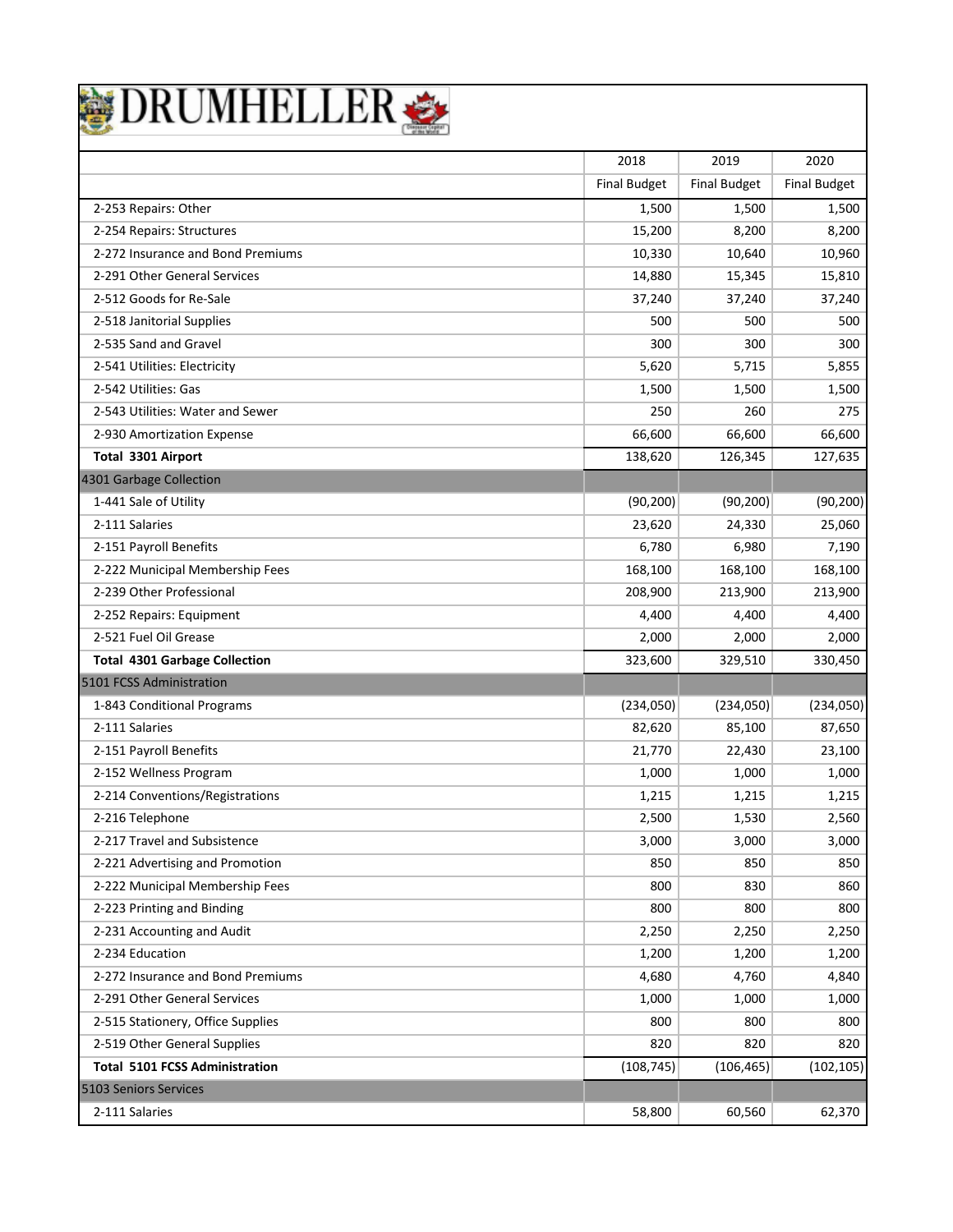|  | DRUMHELLER |  |  |
|--|------------|--|--|
|  |            |  |  |

|                                                | 2018                | 2019                | 2020                |
|------------------------------------------------|---------------------|---------------------|---------------------|
|                                                | <b>Final Budget</b> | <b>Final Budget</b> | <b>Final Budget</b> |
| 2-151 Payroll Benefits                         | 16,210              | 16,690              | 17,200              |
| 2-152 Wellness Program                         | 240                 | 240                 | 240                 |
| 2-214 Conventions/Registrations                | 300                 | 300                 | 300                 |
| 2-215 Postage                                  | 50                  | 50                  | 50                  |
| 2-216 Telephone                                | 550                 | 560                 | 570                 |
| 2-217 Travel and Subsistence                   | 750                 | 750                 | 750                 |
| 2-221 Advertising and Promotion                | 750                 | 775                 | 800                 |
| 2-234 Education                                | 500                 | 500                 | 500                 |
| 2-295 Project: (specify)                       | 4,550               | 4,550               | 4,550               |
| 2-296 Project: (specify)                       | 2,000               | 2,000               | 2,000               |
| 2-514 Program Materials                        | 4,000               | 4,025               | 4,050               |
| 2-515 Stationery, Office Supplies              | 400                 | 400                 | 400                 |
| 2-519 Other General Supplies                   | 200                 | 200                 | 200                 |
| <b>Total 5103 Seniors Services</b>             | 89,300              | 91,600              | 93,980              |
| 5105 Seasonal FCSS Programs                    |                     |                     |                     |
| 1-433 Advertising                              | (6,500)             | (6,500)             | (6,500)             |
| 1-595 Grants: Individuals/Service Organization | (600)               | (600)               | (600)               |
| 2-111 Salaries                                 | 6,890               | 7,100               | 7,310               |
| 2-151 Payroll Benefits                         | 1,260               | 1,300               | 1,340               |
| 2-152 Wellness Program                         | 200                 | 200                 | 200                 |
| 2-214 Conventions/Registrations                | 200                 | 200                 | 200                 |
| 2-217 Travel and Subsistence                   | 500                 | 500                 | 500                 |
| 2-221 Advertising and Promotion                | 400                 | 400                 | 400                 |
| 2-222 Municipal Membership Fees                | 100                 | 100                 | 100                 |
| 2-223 Printing and Binding                     | 7,765               | 7,835               | 7,910               |
| 2-234 Education                                | 4,100               | 4,100               | 4,100               |
| 2-295 Project: (specify)                       | 7,350               | 7,350               | 7,350               |
| 2-514 Program Materials                        | 800                 | 800                 | 800                 |
| 2-519 Other General Supplies                   | 600                 | 600                 | 600                 |
| <b>Total 5105 Seasonal FCSS Programs</b>       | 23,065              | 23,385              | 23,710              |
| 5106 After School Care                         |                     |                     |                     |
| 1-431 Sale of Service                          | (43,500)            | (44,500)            | (44,500)            |
| 2-111 Salaries                                 | 57,250              | 58,970              | 60,740              |
| 2-151 Payroll Benefits                         | 4,750               | 4,890               | 5,030               |
| 2-152 Wellness Program                         | 300                 | 300                 | 300                 |
| 2-216 Telephone                                | 450                 | 1,460               | 470                 |
| 2-217 Travel and Subsistence                   | 500                 | 500                 | 500                 |
| 2-234 Education                                | 500                 | 500                 | 500                 |
| 2-291 Other General Services                   | 1,300               | 1,300               | 1,300               |
| 2-514 Program Materials                        | 800                 | 800                 | 800                 |
| 2-519 Other General Supplies                   | 2,225               | 2,225               | 2,225               |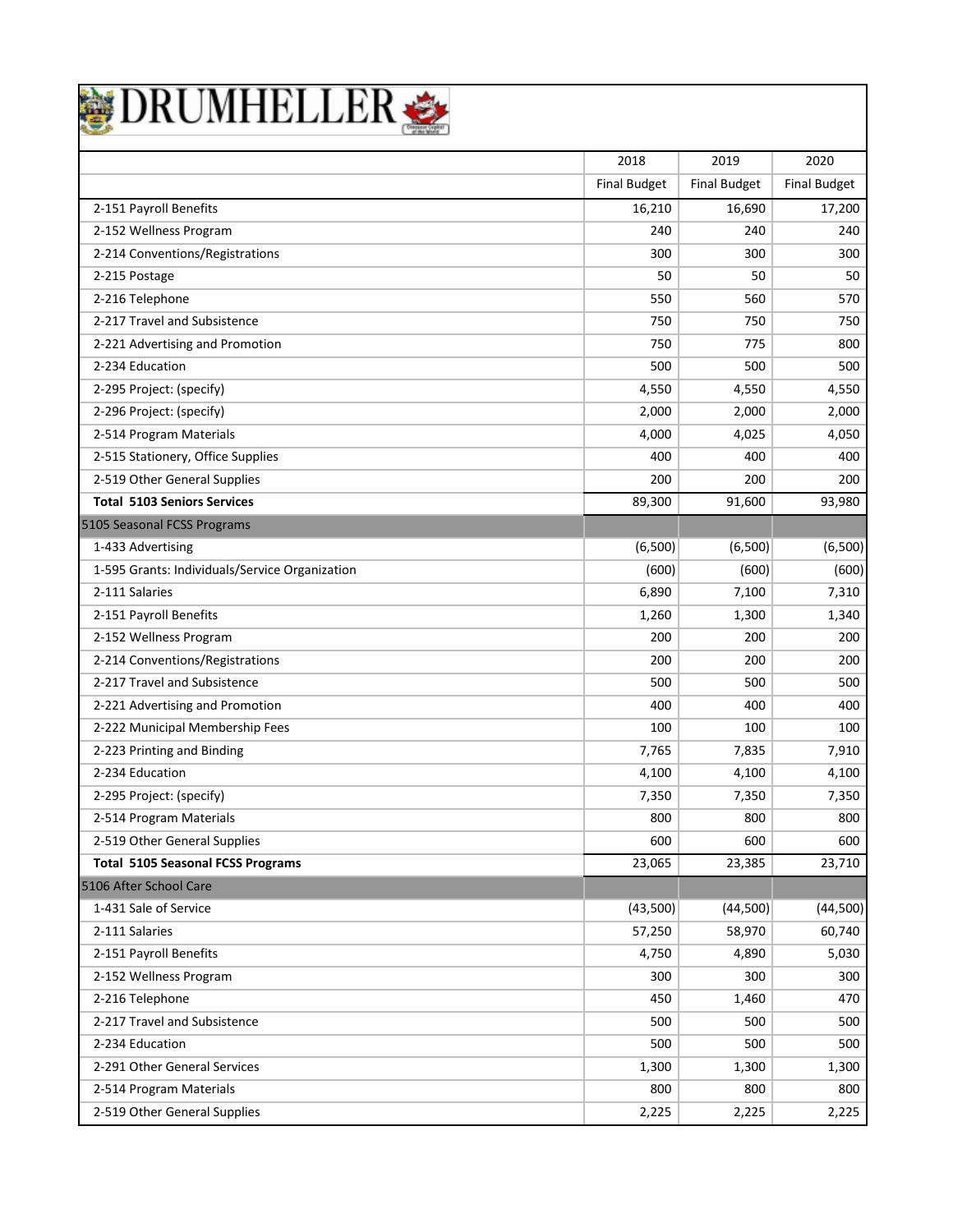| BRUMHELLER |  |
|------------|--|
|------------|--|

|                                               | 2018                | 2019                | 2020                |
|-----------------------------------------------|---------------------|---------------------|---------------------|
|                                               | <b>Final Budget</b> | <b>Final Budget</b> | <b>Final Budget</b> |
| <b>Total 5106 After School Care</b>           | 24,575              | 26,445              | 27,365              |
| 5121 Indirect Programs                        |                     |                     |                     |
| 2-223 Printing and Binding                    | 10,065              | 10,365              | 10,465              |
| 2-295 Project: (specify)                      | 20,000              |                     |                     |
| 2-771 Grant: (specify) individuals, community | 24,000              | 24,000              | 24,000              |
| <b>Total 5121 Indirect Programs</b>           | 54,065              | 34,365              | 34,465              |
| 5301 Seniors Foundation                       |                     |                     |                     |
| 1-111 Residential                             | (540, 273)          | (540, 273)          | (540, 273)          |
| 2-781 Requisition: (specify)                  | 540,273             | 540,273             | 540,273             |
| <b>Total 5301 Seniors Foundation</b>          |                     |                     |                     |
| 5302 Non-FCSS Programs - CBI                  |                     |                     |                     |
| 1-841 Wage Subsidies                          | (42, 685)           | (42, 685)           | (42, 685)           |
| 2-111 Salaries                                | 36,580              | 37,390              | 38,225              |
| 2-151 Payroll Benefits                        | 10,940              | 11,135              | 11,355              |
| 2-152 Wellness Program                        | 290                 | 290                 | 290                 |
| 2-216 Telephone                               | 1,500               | 1,525               | 1,550               |
| 2-217 Travel and Subsistence                  | 1,000               | 1,000               | 1,000               |
| 2-234 Education                               | 500                 | 500                 | 500                 |
| 2-291 Other General Services                  | 300                 | 300                 | 300                 |
| 2-295 Project: (specify)                      | 3,850               | 2,820               | 1,740               |
| 2-519 Other General Supplies                  | 1,500               | 1,500               | 1,500               |
| Total 5302 Non-FCSS Programs - CBI            | 13,775              | 13,775              | 13,775              |
| 5601 Cemetery                                 |                     |                     |                     |
| 1-443 Sale of Land                            | (40,000)            | (40,000)            | (40,000)            |
| 2-111 Salaries                                | 43,720              | 45,030              | 46,380              |
| 2-151 Payroll Benefits                        | 7,270               | 7,490               | 7,710               |
| 2-239 Other Professional                      | 600                 | 600                 | 600                 |
| 2-252 Repairs: Equipment                      | 1,500               | 1,500               | 1,500               |
| 2-254 Repairs: Structures                     | 2,600               | 2,600               | 2,600               |
| 2-272 Insurance and Bond Premiums             | 1,110               | 1,140               | 1,175               |
| 2-291 Other General Services                  | 9,250               | 9,250               | 9,250               |
| 2-519 Other General Supplies                  | 5,100               | 4,100               | 4,100               |
| 2-521 Fuel Oil Grease                         | 4,000               | 4,100               | 4,200               |
| 2-930 Amortization Expense                    | 1,300               | 1,300               | 1,300               |
| <b>Total 5601 Cemetery</b>                    | 36,450              | 37,110              | 38,815              |
| 6101 Municipal Planning                       |                     |                     |                     |
| 2-771 Grant: (specify) individuals, community | 110,725             | 114,050             | 114,050             |
| <b>Total 6101 Municipal Planning</b>          | 110,725             | 114,050             | 114,050             |
| 6201 Economic Development                     |                     |                     |                     |
| 2-111 Salaries                                | 56,000              | 57,680              | 59,410              |
| 2-151 Payroll Benefits                        | 9,760               | 10,050              | 10,350              |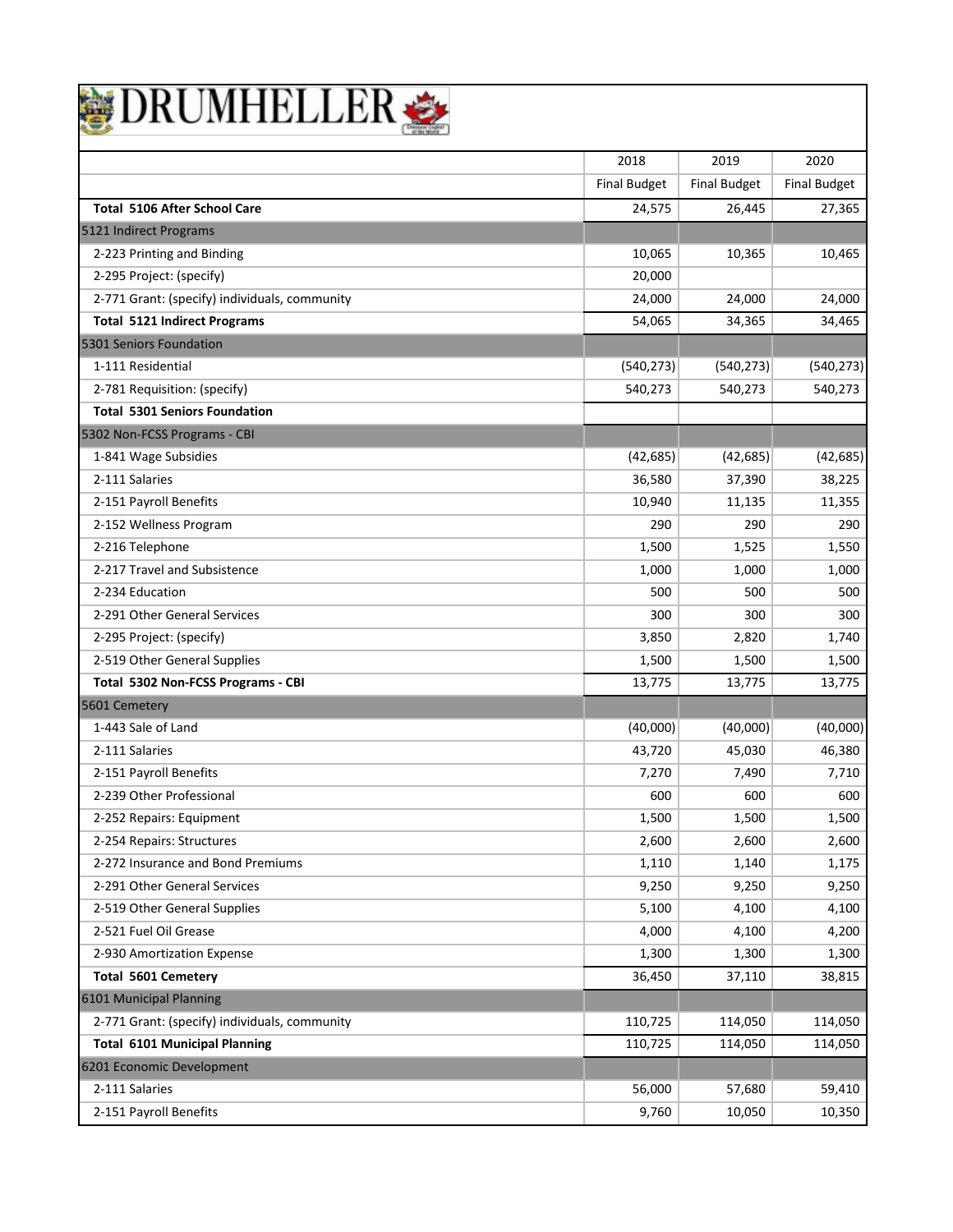|  |  | <b>DRUMHELLER</b> |  |
|--|--|-------------------|--|
|  |  |                   |  |

|                                                 | 2018                | 2019                | 2020                |
|-------------------------------------------------|---------------------|---------------------|---------------------|
|                                                 | <b>Final Budget</b> | <b>Final Budget</b> | <b>Final Budget</b> |
| 2-152 Wellness Program                          | 100                 | 100                 | 100                 |
| 2-214 Conventions/Registrations                 | 3,830               | 3,830               | 3,830               |
| 2-216 Telephone                                 | 1,000               | 2,020               | 1,040               |
| 2-217 Travel and Subsistence                    | 3,800               | 3,800               | 3,800               |
| 2-221 Advertising and Promotion                 | 20,400              | 21,900              | 23,400              |
| 2-222 Municipal Membership Fees                 | 3,930               | 3,980               | 3,980               |
| 2-234 Education                                 | 4,250               | 2,750               | 2,750               |
| 2-295 Project: (specify)                        | 16,100              | 16,100              | 16,100              |
| 2-771 Grant: (specify) individuals, community   | 15,000              | 10,000              | 10,000              |
| 2-911 Rebates                                   | 2,700               | 2,700               | 2,700               |
| <b>Total 6201 Economic Development</b>          | 136,870             | 134,910             | 137,460             |
| 6202 Valley Bus Society                         |                     |                     |                     |
| 1-451 Custom Work                               | (4,600)             | (4,600)             | (4,600)             |
| 2-111 Salaries                                  | 2,000               | 2,000               | 2,000               |
| 2-151 Payroll Benefits                          | 400                 | 400                 | 400                 |
| 2-212 Communication System                      | 270                 | 270                 | 270                 |
| 2-252 Repairs: Equipment                        | 1,500               | 1,500               | 1,500               |
| 2-771 Grant: (specify) individuals, community   | 77,450              | 79,000              | 79,000              |
| Total 6202 Valley Bus Society                   | 77,020              | 78,570              | 78,570              |
| 6204 Tourism                                    |                     |                     |                     |
| 2-111 Salaries                                  | 26,390              | 27,180              | 28,000              |
| 2-151 Payroll Benefits                          | 4,920               | 5,070               | 5,220               |
| 2-212 Communication System                      | 1,025               | 1,025               | 1,025               |
| 2-214 Conventions/Registrations                 | 400                 | 400                 | 400                 |
| 2-216 Telephone                                 | 700                 | 720                 | 740                 |
| 2-217 Travel and Subsistence                    | 1,000               | 1,000               | 1,000               |
| 2-221 Advertising and Promotion                 | 3,000               | 3,000               | 3,000               |
| 2-222 Municipal Membership Fees                 | 4,550               | 4,550               | 4,550               |
| 2-239 Other Professional                        | 2,000               |                     |                     |
| 2-242 Contract: (specify)                       | 47,000              | 47,500              | 47,500              |
| 2-771 Grant: (specify) individuals, community   | 20,000              | 10,000              | 5,000               |
| Total 6204 Tourism                              | 110,985             | 100,445             | 96,435              |
| 6601 Subdivisions and Developments              |                     |                     |                     |
| 1-443 Sale of Land                              | (350,000)           | (350,000)           | (350,000)           |
| 2-237 Legal and Collection                      | 4,500               | 4,500               | 4,500               |
| 2-539 Adjustments to Land Inventory             | 305,000             | 305,000             | 305,000             |
| 2-761 Contributed to Capital Reserves           | 40,500              | 40,500              | 40,500              |
| 2-831 Interest                                  | 1,485               |                     |                     |
| 2-930 Amortization Expense                      | 12,700              | 12,700              | 12,700              |
| <b>Total 6601 Subdivisions and Developments</b> | 14,185              | 12,700              | 12,700              |
| 6602 Land Rentals                               |                     |                     |                     |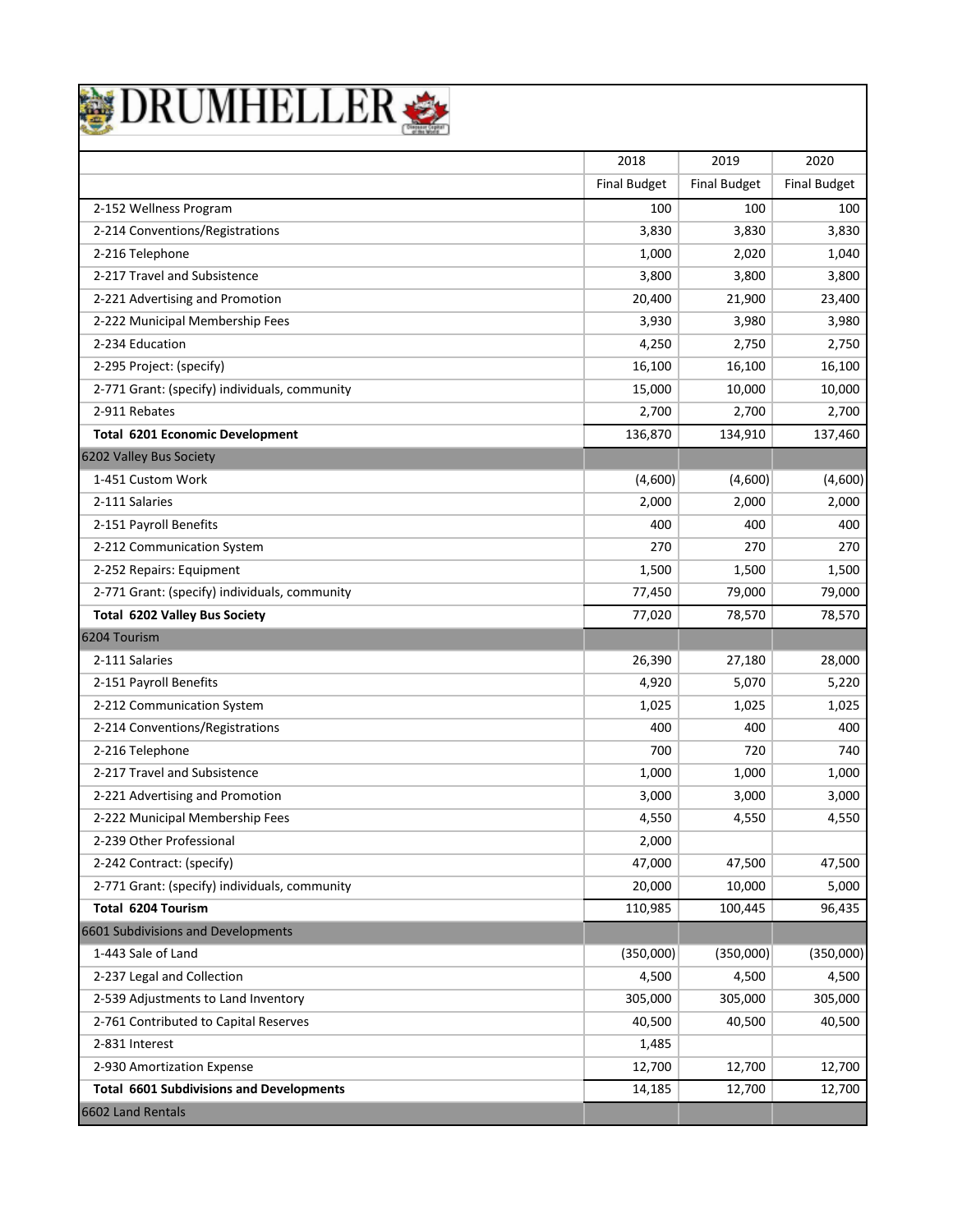

|                                          | 2018                | 2019                | 2020                |
|------------------------------------------|---------------------|---------------------|---------------------|
|                                          | <b>Final Budget</b> | <b>Final Budget</b> | <b>Final Budget</b> |
| 1-561 Rental: Residential Land           | (900)               | (900)               | (900)               |
| 1-562 Rental: Commercial Land            | (2,800)             | (2,800)             | (2,800)             |
| <b>Total 6602 Land Rentals</b>           | (3,700)             | (3,700)             | (3,700)             |
| 6701 Public Housing                      |                     |                     |                     |
| 1-843 Conditional Programs               | (22, 346)           | (22, 346)           | (22, 346)           |
| 2-242 Contract: (specify)                | 8,500               | 8,500               | 8,500               |
| 2-272 Insurance and Bond Premiums        | 9,350               | 9,630               | 9,920               |
| 2-831 Interest                           | 5,930               | 4,615               | 3,195               |
| 2-930 Amortization Expense               | 90,400              | 90,400              | 90,400              |
| <b>Total 6701 Public Housing</b>         | 91,834              | 90,799              | 89,669              |
| 6902 Tourist Info / DRCDT                |                     |                     |                     |
| 2-251 Repairs: Buildings                 | 8,000               |                     |                     |
| 2-272 Insurance and Bond Premiums        | 1,650               | 1,660               | 1,670               |
| Total 6902 Tourist Info / DRCDT          | 9,650               | 1,660               | 1,670               |
| 6904 Old Cells                           |                     |                     |                     |
| 2-251 Repairs: Buildings                 | 550                 | 550                 | 550                 |
| 2-253 Repairs: Other                     | 250                 | 250                 | 250                 |
| 2-541 Utilities: Electricity             | 1,735               | 1,740               | 1,775               |
| 2-542 Utilities: Gas                     | 1,525               | 1,555               | 1,585               |
| Total 6904 Old Cells                     | 4,060               | 4,095               | 4,160               |
| 6905 RCMP Building                       |                     |                     |                     |
| 1-564 Rental: Buildings                  | (42, 552)           | (42, 552)           | (42, 552)           |
| 2-111 Salaries                           | 4,730               | 4,870               | 5,020               |
| 2-151 Payroll Benefits                   | 1,370               | 1,410               | 1,450               |
| 2-241 Janitorial Services                | 23,250              | 23,250              | 23,250              |
| 2-251 Repairs: Buildings                 | 12,000              | 5,500               | 8,500               |
| 2-253 Repairs: Other                     | 3,000               | 3,000               | 3,000               |
| 2-272 Insurance and Bond Premiums        | 4,200               | 4,310               | 4,425               |
| 2-291 Other General Services             | 12,490              | 13,340              | 13,340              |
| 2-511 Safety Materials, Clothing & Shoes | 300                 | 300                 | 300                 |
| 2-519 Other General Supplies             | 550                 | 550                 | 550                 |
| 2-531 Chemicals and Salts                | 100                 | 100                 | 100                 |
| 2-541 Utilities: Electricity             | 14,840              | 14,660              | 14,825              |
| 2-542 Utilities: Gas                     | 9,375               | 9,525               | 9,680               |
| 2-543 Utilities: Water and Sewer         | 1,400               | 1,450               | 1,520               |
| <b>Total 6905 RCMP Building</b>          | 45,053              | 39,713              | 43,408              |
| 7201 Recreation Administration           |                     |                     |                     |
| 2-111 Salaries                           | 59,610              | 61,400              | 63,240              |
| 2-151 Payroll Benefits                   | 18,900              | 19,470              | 20,060              |
| 2-152 Wellness Program                   | 400                 | 400                 | 400                 |
| 2-214 Conventions/Registrations          | 500                 | 500                 | 500                 |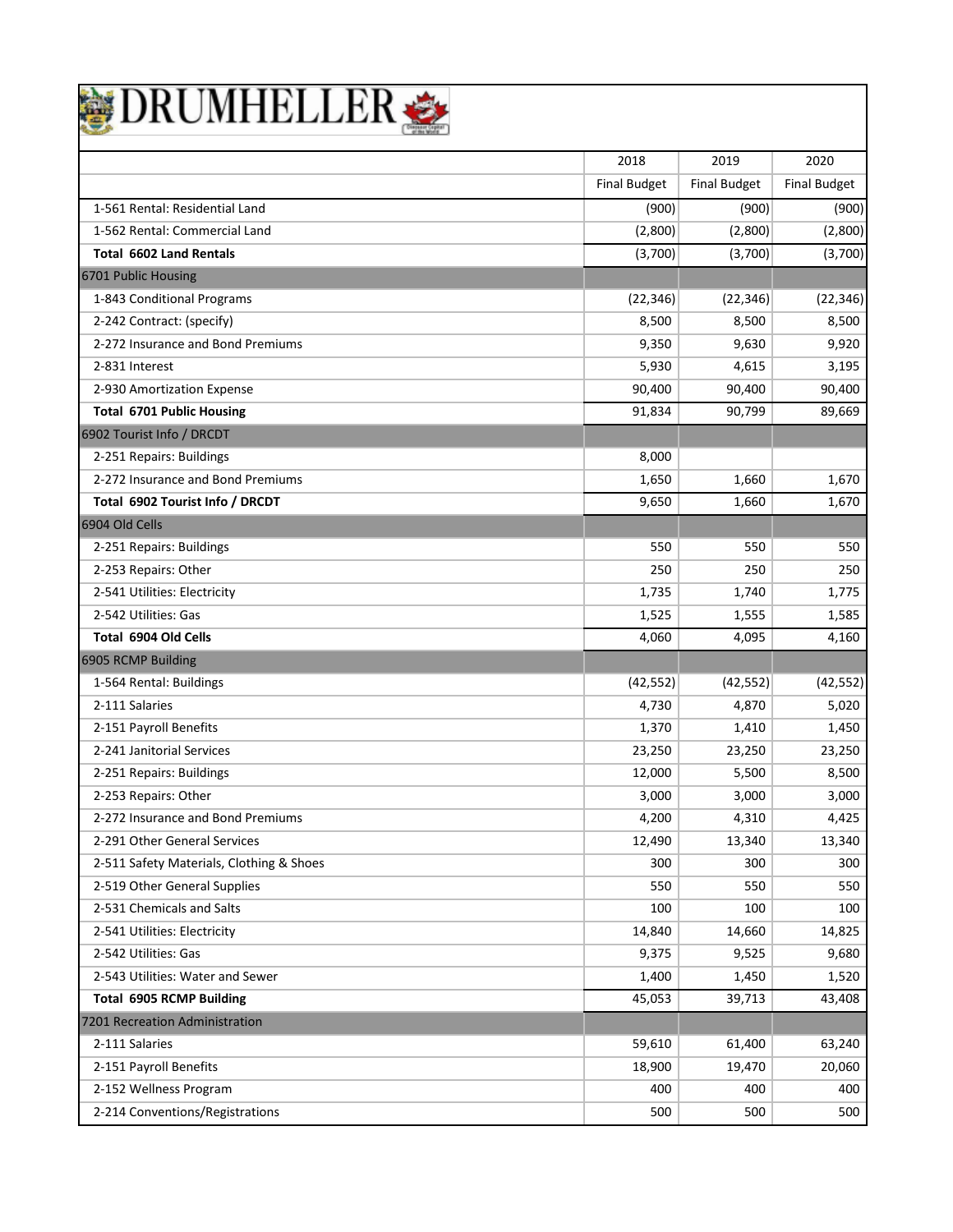|  | DRUMHELLER |  |  |
|--|------------|--|--|
|  |            |  |  |

|                                             | 2018                | 2019                | 2020                |
|---------------------------------------------|---------------------|---------------------|---------------------|
|                                             | <b>Final Budget</b> | <b>Final Budget</b> | <b>Final Budget</b> |
| 2-216 Telephone                             | 2,200               | 1,220               | 1,240               |
| 2-217 Travel and Subsistence                | 500                 | 500                 | 500                 |
| 2-221 Advertising and Promotion             | 500                 | 500                 | 500                 |
| 2-222 Municipal Membership Fees             | 1,000               | 1,000               | 1,000               |
| 2-223 Printing and Binding                  | 2,585               | 2,615               | 2,640               |
| 2-252 Repairs: Equipment                    | 500                 | 500                 | 500                 |
| 2-272 Insurance and Bond Premiums           | 830                 | 850                 | 875                 |
| 2-515 Stationery, Office Supplies           | 250                 | 250                 | 250                 |
| 2-521 Fuel Oil Grease                       | 600                 | 625                 | 650                 |
| 2-930 Amortization Expense                  | 365,000             | 365,000             | 365,000             |
| <b>Total 7201 Recreation Administration</b> | 453,375             | 454,830             | 457,355             |
| 7202 Aquaplex                               |                     |                     |                     |
| 1-411 Admissions (taxable)                  | (85,000)            | (85,000)            | (87,000)            |
| 1-421 Programs (Taxable)                    | (4,000)             | (4,000)             | (4,000)             |
| 1-423 Programs (Taxable)                    | (60,000)            | (60,000)            | (60,000)            |
| 1-425 Programs (specify) (non-taxable)      | (48,000)            | (48,000)            | (48,000)            |
| 1-442 Concession Sales                      | (9,000)             | (9,000)             | (9,000)             |
| 1-444 Sale of Materials                     | (6,500)             | (6,500)             | (6,500)             |
| 1-564 Rental: Buildings                     | (22,000)            | (22,000)            | (25,000)            |
| 1-942 Drawn from Capital Reserve            | (215,000)           |                     |                     |
| 2-111 Salaries                              | 489,450             | 502,960             | 516,880             |
| 2-151 Payroll Benefits                      | 90,970              | 93,700              | 96,510              |
| 2-152 Wellness Program                      | 1,200               | 1,200               | 1,200               |
| 2-214 Conventions/Registrations             | 2,050               | 2,050               | 2,050               |
| 2-216 Telephone                             | 1,675               | 2,710               | 1,745               |
| 2-217 Travel and Subsistence                | 3,600               | 3,000               | 3,000               |
| 2-221 Advertising and Promotion             | 1,500               | 1,000               | 1,000               |
| 2-222 Municipal Membership Fees             | 1,230               | 1,370               | 1,570               |
| 2-223 Printing and Binding                  | 500                 | 500                 | 500                 |
| 2-227 Software and Upgrades                 | 4,250               | 4,250               | 4,250               |
| 2-234 Education                             | 6,900               | 6,750               | 5,550               |
| 2-241 Janitorial Services                   | 3,000               | 3,000               | 3,000               |
| 2-251 Repairs: Buildings                    | 18,000              | 21,000              | 26,000              |
| 2-252 Repairs: Equipment                    | 20,000              | 10,500              | 10,500              |
| 2-253 Repairs: Other                        | 15,050              | 15,050              | 15,050              |
| 2-255 Repairs: Capital Reinvestment Program | 215,000             |                     |                     |
| 2-272 Insurance and Bond Premiums           | 7,750               | 7,980               | 8,215               |
| 2-291 Other General Services                | 5,825               | 10,415              | 6,940               |
| 2-511 Safety Materials, Clothing & Shoes    | 5,000               | 5,400               | 5,500               |
| 2-512 Goods for Re-Sale                     | 6,500               | 6,500               | 7,000               |
| 2-513 Goods for Re-Sale: Concession         | 6,000               | 6,500               | 7,000               |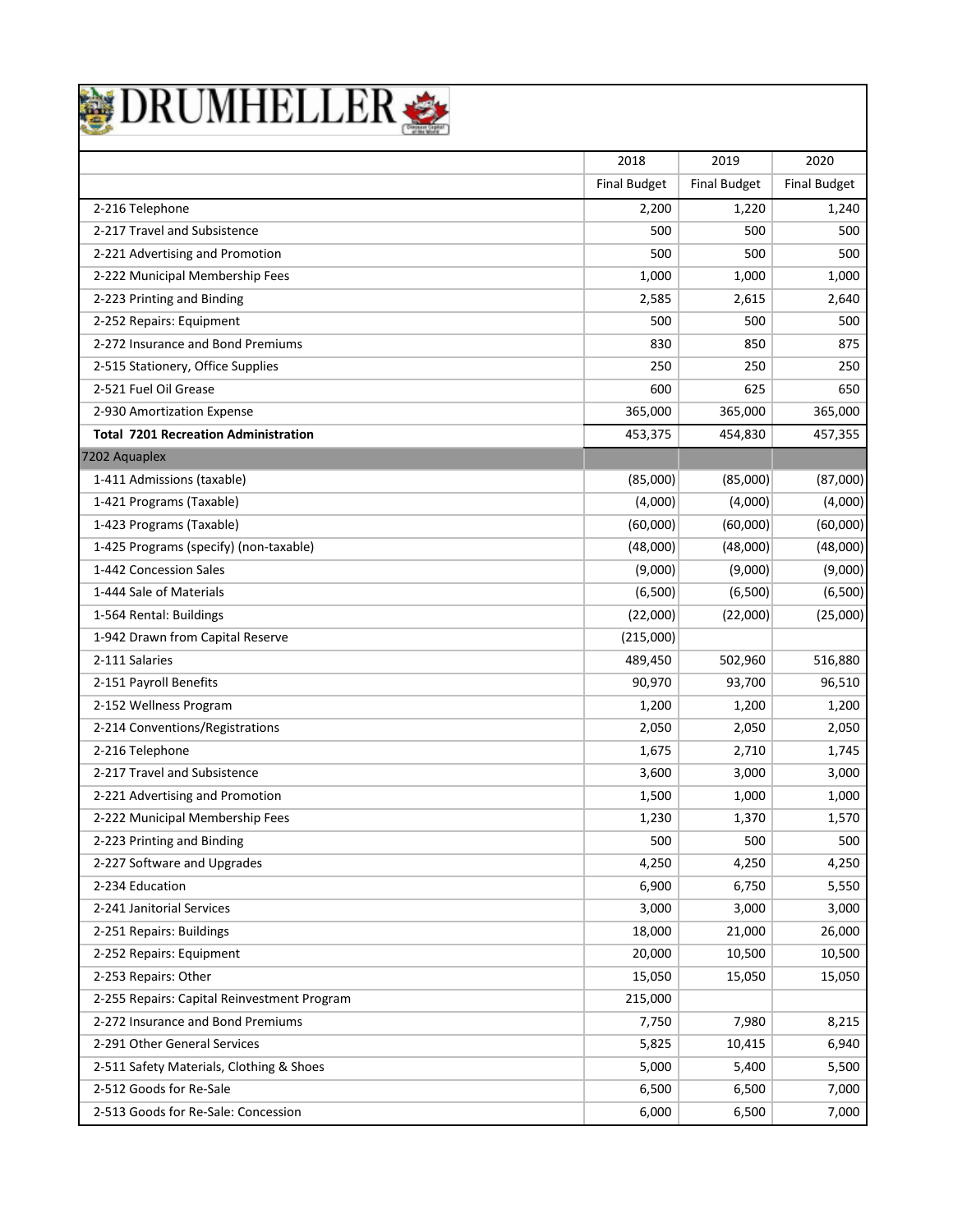

|                                             | 2018                | 2019                | 2020                |
|---------------------------------------------|---------------------|---------------------|---------------------|
|                                             | <b>Final Budget</b> | <b>Final Budget</b> | <b>Final Budget</b> |
| 2-514 Program Materials                     | 7,300               | 7,500               | 7,500               |
| 2-515 Stationery, Office Supplies           | 600                 | 650                 | 700                 |
| 2-518 Janitorial Supplies                   | 4,000               | 4,000               | 4,000               |
| 2-519 Other General Supplies                | 8,900               | 8,900               | 8,900               |
| 2-531 Chemicals and Salts                   | 26,040              | 26,455              | 26,455              |
| 2-541 Utilities: Electricity                | 59,285              | 58,985              | 59,865              |
| 2-542 Utilities: Gas                        | 80,985              | 82,210              | 83,460              |
| 2-543 Utilities: Water and Sewer            | 37,000              | 38,500              | 40,300              |
| 2-812 Penalties, Interest, Overdraft        | 1,600               | 1,600               | 1,600               |
| 2-813 POS - Over/Short                      | 175                 | 175                 | 175                 |
| Total 7202 Aquaplex                         | 681,835             | 700,310             | 716,915             |
| <b>7203 Arena</b>                           |                     |                     |                     |
| 1-411 Admissions (taxable)                  | (6,000)             | (6,000)             | (6,000)             |
| 1-564 Rental: Buildings                     | (140,000)           | (140,000)           | (142,000)           |
| 1-942 Drawn from Capital Reserve            | (165,000)           |                     |                     |
| 2-111 Salaries                              | 249,570             | 257,060             | 264,770             |
| 2-151 Payroll Benefits                      | 56,990              | 58,700              | 60,460              |
| 2-152 Wellness Program                      | 600                 | 600                 | 600                 |
| 2-214 Conventions/Registrations             | 750                 | 750                 | 750                 |
| 2-216 Telephone                             | 6,700               | 6,810               | 6,920               |
| 2-217 Travel and Subsistence                | 2,000               | 2,000               | 2,000               |
| 2-222 Municipal Membership Fees             | 900                 | 900                 | 900                 |
| 2-234 Education                             | 3,500               |                     |                     |
| 2-241 Janitorial Services                   | 3,950               | 3,950               | 3,950               |
| 2-251 Repairs: Buildings                    | 69,575              | 21,100              | 24,200              |
| 2-252 Repairs: Equipment                    | 10,000              | 10,000              | 10,000              |
| 2-253 Repairs: Other                        | 33,000              | 20,800              | 20,800              |
| 2-255 Repairs: Capital Reinvestment Program | 165,000             |                     |                     |
| 2-272 Insurance and Bond Premiums           | 28,770              | 29,630              | 30,510              |
| 2-291 Other General Services                | 30,720              | 31,620              | 32,520              |
| 2-511 Safety Materials, Clothing & Shoes    | 5,300               | 5,300               | 5,300               |
| 2-518 Janitorial Supplies                   | 6,700               | 6,700               | 6,700               |
| 2-519 Other General Supplies                | 3,710               | 2,360               | 3,710               |
| 2-521 Fuel Oil Grease                       | 3,200               | 3,300               | 3,400               |
| 2-524 Consumable, Small Tools               | 1,500               | 1,500               | 1,500               |
| 2-531 Chemicals and Salts                   | 6,700               | 6,700               | 6,700               |
| 2-541 Utilities: Electricity                | 71,275              | 71,145              | 72,620              |
| 2-542 Utilities: Gas                        | 37,025              | 37,595              | 38,175              |
| 2-543 Utilities: Water and Sewer            | 30,000              | 31,500              | 33,300              |
| Total 7203 Arena                            | 516,435             | 464,020             | 481,785             |
| 7204 Parks and Playgrounds                  |                     |                     |                     |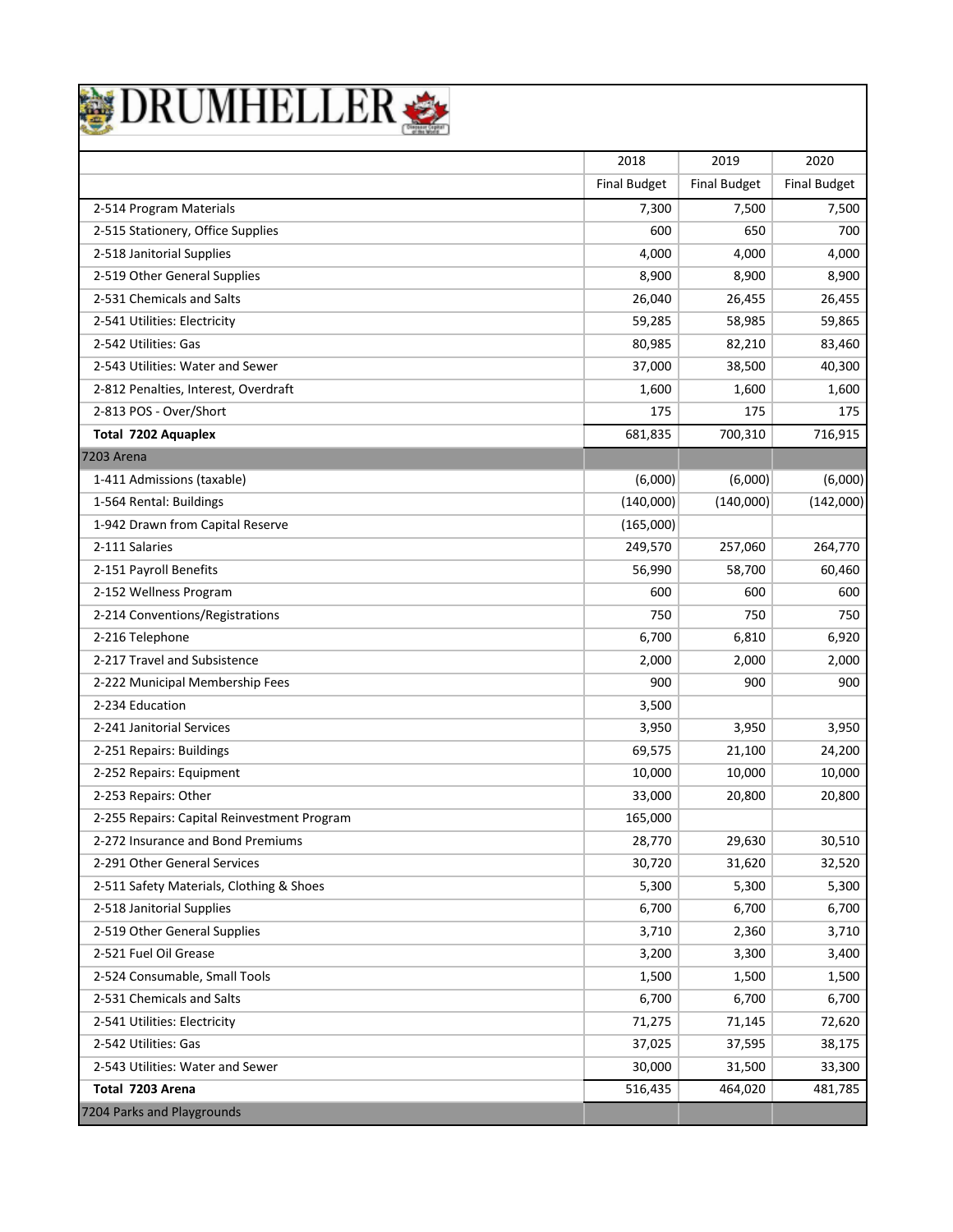

|                                                | 2018                | 2019                | 2020                |
|------------------------------------------------|---------------------|---------------------|---------------------|
|                                                | <b>Final Budget</b> | <b>Final Budget</b> | <b>Final Budget</b> |
| 1-564 Rental: Buildings                        | (8,500)             | (8,500)             | (8,500)             |
| 1-841 Wage Subsidies                           | (7, 200)            | (7, 200)            | (7, 200)            |
| 1-991 Other Income                             | (10,000)            | (10,000)            | (10,000)            |
| 2-111 Salaries                                 | 284,650             | 293,190             | 301,990             |
| 2-151 Payroll Benefits                         | 51,790              | 53,340              | 54,940              |
| 2-234 Education                                | 850                 | 850                 | 850                 |
| 2-252 Repairs: Equipment                       | 13,000              | 13,000              | 13,000              |
| 2-253 Repairs: Other                           | 1,550               | 1,600               | 1,600               |
| 2-254 Repairs: Structures                      | 42,800              | 42,800              | 42,800              |
| 2-262 Rental/Lease: Equipment/Furnishings      | 1,750               | 2,000               | 2,000               |
| 2-272 Insurance and Bond Premiums              | 11,140              | 11,470              | 11,810              |
| 2-291 Other General Services                   | 29,870              | 30,550              | 30,550              |
| 2-292 Contracted Service (Specify)             | 6,600               | 6,600               | 6,600               |
| 2-511 Safety Materials, Clothing & Shoes       | 4,000               | 3,500               | 3,500               |
| 2-518 Janitorial Supplies                      | 6,000               | 6,000               | 6,000               |
| 2-519 Other General Supplies                   | 17,100              | 17,100              | 17,100              |
| 2-521 Fuel Oil Grease                          | 11,000              | 11,300              | 11,600              |
| 2-524 Consumable, Small Tools                  | 2,500               | 2,500               | 2,500               |
| 2-531 Chemicals and Salts                      | 15,400              | 15,400              | 15,400              |
| 2-535 Sand and Gravel                          | 500                 | 500                 | 500                 |
| 2-541 Utilities: Electricity                   | 16,190              | 16,295              | 16,615              |
| 2-542 Utilities: Gas                           | 625                 | 645                 | 665                 |
| 2-543 Utilities: Water and Sewer               | 70,000              | 71,750              | 73,750              |
| <b>Total 7204 Parks and Playgrounds</b>        | 561,615             | 574,690             | 588,070             |
| 7205 Seasonal Recreation Programs              |                     |                     |                     |
| 1-425 Programs (specify) (non-taxable)         | (25,000)            | (25,000)            | (28,000)            |
| 1-841 Wage Subsidies                           | (2, 200)            | (2, 200)            |                     |
| 1-991 Other Income                             | (150)               | (150)               | (150)               |
| 2-111 Salaries                                 | 25,460              | 26,220              | 27,010              |
| 2-151 Payroll Benefits                         | 2,620               | 2,700               | 2,780               |
| 2-216 Telephone                                | 200                 | 220                 | 240                 |
| 2-217 Travel and Subsistence                   | 2,000               | 2,200               | 2,500               |
| 2-221 Advertising and Promotion                | 700                 | 700                 | 700                 |
| 2-234 Education                                | 500                 | 500                 | 500                 |
| 2-291 Other General Services                   | 1,500               | 1,500               | 1,500               |
| 2-514 Program Materials                        | 3,600               | 3,600               | 3,600               |
| 2-519 Other General Supplies                   | 500                 | 500                 | 500                 |
| <b>Total 7205 Seasonal Recreation Programs</b> | 9,730               | 10,790              | 11,180              |
| 7206 Curling Club                              |                     |                     |                     |
| 1-441 Sale of Utility                          | (18, 380)           | (18, 380)           | (18, 380)           |
| 2-251 Repairs: Buildings                       | 2,500               | 2,500               | 2,500               |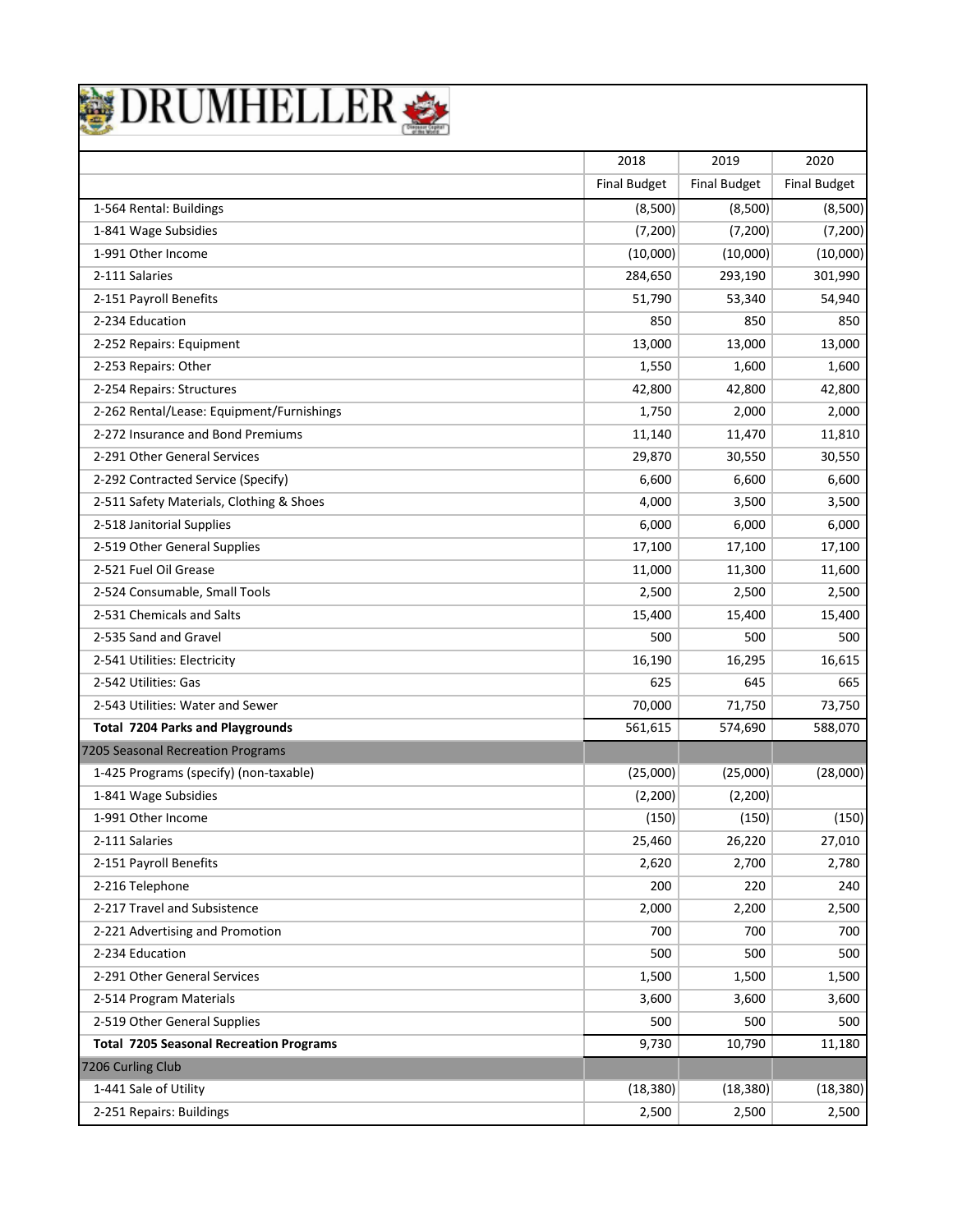| DRUMHELLER |
|------------|
|------------|

|                                               | 2018                | 2019                | 2020                |
|-----------------------------------------------|---------------------|---------------------|---------------------|
|                                               | <b>Final Budget</b> | <b>Final Budget</b> | <b>Final Budget</b> |
| 2-272 Insurance and Bond Premiums             | 12,130              | 12,490              | 12,860              |
| 2-291 Other General Services                  | 990                 | 1,020               | 1,050               |
| 2-541 Utilities: Electricity                  | 18,380              | 18,380              | 18,380              |
| <b>Total 7206 Curling Club</b>                | 15,620              | 16,010              | 16,410              |
| 7402 Library                                  |                     |                     |                     |
| 1-991 Other Income                            | (2,600)             | (2,700)             | (2,750)             |
| 2-216 Telephone                               | 2,600               | 2,700               | 2,750               |
| 2-261 Rental/Lease: Buildings                 | 75,000              | 75,000              | 75,000              |
| 2-771 Grant: (specify) individuals, community | 227,880             | 232,395             | 232,395             |
| Total 7402 Library                            | 302,880             | 307,395             | 307,395             |
| 7404 Community Facility                       |                     |                     |                     |
| 1-411 Admissions (taxable)                    | (35,000)            | (37,000)            | (37,000)            |
| 1-421 Programs (Taxable)                      | (26,000)            | (26,000)            | (30,000)            |
| 1-422 Programs (Taxable)                      | (75,000)            | (75,000)            | (75,000)            |
| 1-423 Programs (Taxable)                      | (285,000)           | (290,000)           | (290,000)           |
| 1-425 Programs (specify) (non-taxable)        | (14,000)            | (14,000)            | (15,000)            |
| 1-433 Advertising                             | (1,000)             | (1,000)             | (1,000)             |
| 1-442 Concession Sales                        | (3,000)             | (3,000)             | (3,500)             |
| 1-444 Sale of Materials                       | (250)               | (250)               | (250)               |
| 1-564 Rental: Buildings                       | (110,000)           | (110,000)           | (115,000)           |
| 1-569 Rental: Other                           | (8,000)             | (8,000)             | (8,000)             |
| 1-942 Drawn from Capital Reserve              | (4,500)             |                     |                     |
| 1-991 Other Income                            | (1, 575)            |                     |                     |
| 2-111 Salaries                                | 604,230             | 622,360             | 641,030             |
| 2-151 Payroll Benefits                        | 129,870             | 133,760             | 137,770             |
| 2-152 Wellness Program                        | 2,000               | 2,000               | 2,000               |
| 2-214 Conventions/Registrations               | 3,600               | 3,600               | 3,600               |
| 2-216 Telephone                               | 8,500               | 8,665               | 8,830               |
| 2-217 Travel and Subsistence                  | 6,500               | 6,500               | 6,500               |
| 2-218 Meeting Expense                         | 500                 | 500                 | 500                 |
| 2-221 Advertising and Promotion               | 24,700              | 25,500              | 28,000              |
| 2-222 Municipal Membership Fees               | 1,960               | 1,960               | 1,960               |
| 2-223 Printing and Binding                    | 3,000               | 3,000               | 3,500               |
| 2-227 Software and Upgrades                   | 21,810              | 21,810              | 21,810              |
| 2-234 Education                               | 4,500               | 4,500               | 4,500               |
| 2-241 Janitorial Services                     | 106,215             | 109,500             | 109,500             |
| 2-251 Repairs: Buildings                      | 36,300              | 32,800              | 32,800              |
| 2-252 Repairs: Equipment                      | 17,500              | 17,500              | 19,000              |
| 2-253 Repairs: Other                          | 33,600              | 33,600              | 33,600              |
| 2-254 Repairs: Structures                     | 8,500               | 8,500               | 8,500               |
| 2-255 Repairs: Capital Reinvestment Program   | 4,500               |                     |                     |